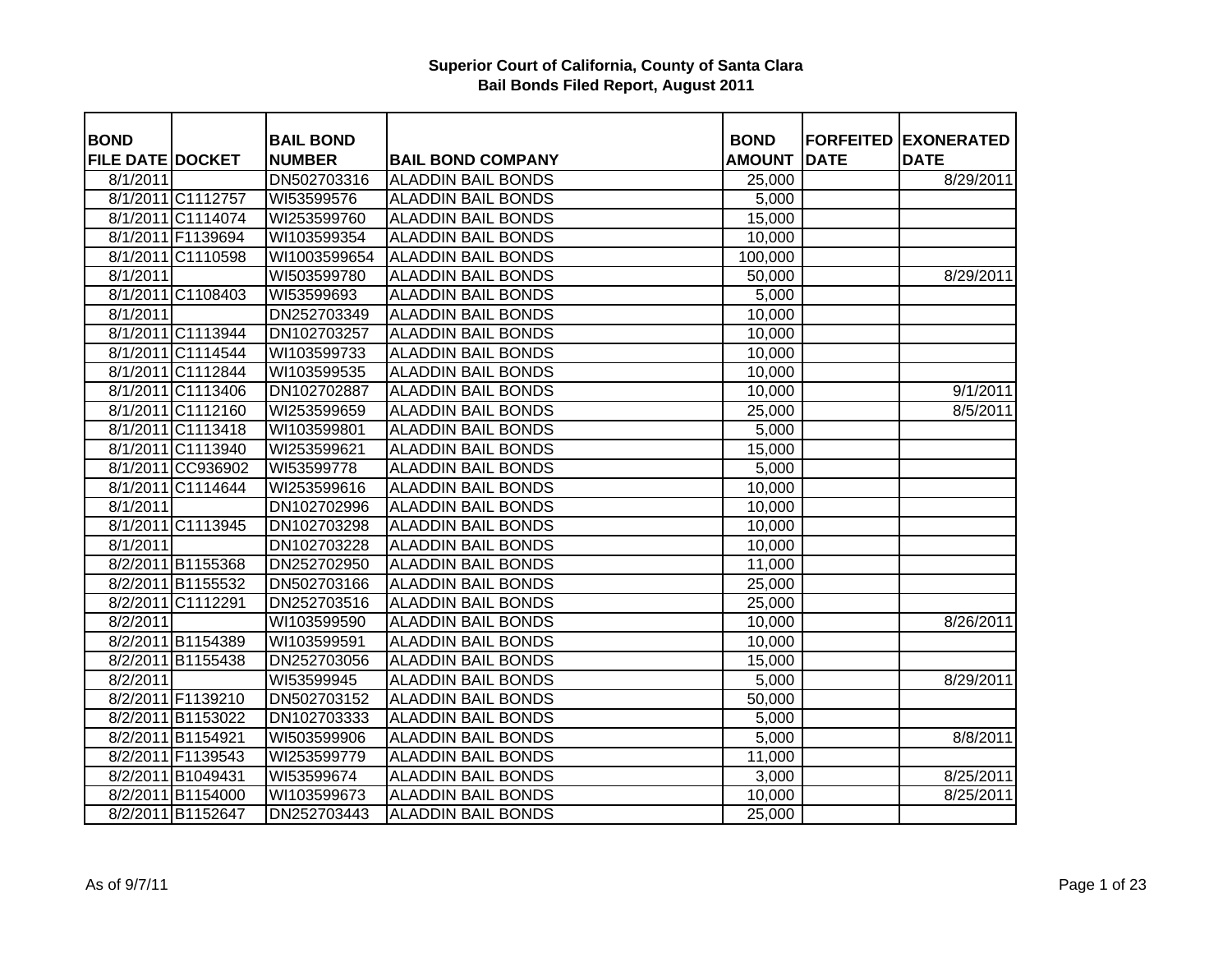| <b>BOND</b>             |                   | <b>BAIL BOND</b> |                                 | <b>BOND</b>   | <b>FORFEITED</b> | <b>EXONERATED</b> |
|-------------------------|-------------------|------------------|---------------------------------|---------------|------------------|-------------------|
| <b>FILE DATE DOCKET</b> |                   | <b>NUMBER</b>    | <b>BAIL BOND COMPANY</b>        | <b>AMOUNT</b> | <b>DATE</b>      | <b>DATE</b>       |
| 8/2/2011                |                   |                  | DN1002703016 ALADDIN BAIL BONDS | 75,000        |                  | 8/19/2011         |
|                         | 8/2/2011 C1113070 | WI503599940      | <b>ALADDIN BAIL BONDS</b>       | 26,000        |                  |                   |
| 8/2/2011                |                   | WI503599907      | <b>ALADDIN BAIL BONDS</b>       | 26,000        |                  |                   |
| 8/2/2011                |                   | DN102703505      | <b>ALADDIN BAIL BONDS</b>       | 10,000        |                  |                   |
|                         | 8/2/2011 BB834098 | DN102702716      | <b>ALADDIN BAIL BONDS</b>       | 10,000        |                  |                   |
|                         | 8/3/2011 C1100341 | DN252703629      | <b>ALADDIN BAIL BONDS</b>       | 20,000        |                  |                   |
|                         | 8/3/2011 C1199628 | DN52703630       | <b>ALADDIN BAIL BONDS</b>       | 5,000         |                  |                   |
| 8/3/2011                |                   | WI253599862      | <b>ALADDIN BAIL BONDS</b>       | 15,000        |                  |                   |
|                         | 8/3/2011 C1112053 | WI503599372      | <b>ALADDIN BAIL BONDS</b>       | 26,000        |                  |                   |
|                         | 8/3/2011 E1007765 | DN102703442      | <b>ALADDIN BAIL BONDS</b>       | 10,000        |                  |                   |
|                         | 8/3/2011 C1084231 | DN502703536      | <b>ALADDIN BAIL BONDS</b>       | 25,000        |                  |                   |
|                         | 8/3/2011 C1113898 | DN252703549      | <b>ALADDIN BAIL BONDS</b>       | 16,500        |                  |                   |
|                         | 8/3/2011 C1112502 | WI253599983      | <b>ALADDIN BAIL BONDS</b>       | 25,000        |                  |                   |
|                         | 8/3/2011 C1101117 | DN102703639      | <b>ALADDIN BAIL BONDS</b>       | 10,000        |                  | 8/4/2011          |
|                         | 8/4/2011 C1110361 | WI503599219      | <b>ALADDIN BAIL BONDS</b>       | 40,000        |                  |                   |
|                         | 8/4/2011 C1112419 | DN252703852      | <b>ALADDIN BAIL BONDS</b>       | 25,000        |                  |                   |
| 8/4/2011                |                   | WI503573262      | <b>ALADDIN BAIL BONDS</b>       | 30,000        |                  | 8/17/2011         |
|                         | 8/4/2011 B1154351 | DN1002703542     | <b>ALADDIN BAIL BONDS</b>       | 100,000       |                  |                   |
|                         | 8/4/2011 C1108745 | WI53597667       | <b>ALADDIN BAIL BONDS</b>       | 5,000         |                  |                   |
|                         | 8/4/2011 C1110129 | WI103598629      | <b>ALADDIN BAIL BONDS</b>       | 10,000        |                  |                   |
|                         | 8/4/2011 C1110129 | WI103598770      | <b>ALADDIN BAIL BONDS</b>       | 10,000        |                  |                   |
|                         | 8/4/2011 C1086869 | WI53600211       | <b>ALADDIN BAIL BONDS</b>       | 1,000         |                  |                   |
|                         | 8/4/2011 C1112573 | WI103600124      | <b>ALADDIN BAIL BONDS</b>       | 10,000        |                  |                   |
|                         | 8/4/2011 F1137793 | DN52703233       | <b>ALADDIN BAIL BONDS</b>       | 5,000         |                  |                   |
|                         | 8/4/2011 C1085961 | WI503600210      | <b>ALADDIN BAIL BONDS</b>       | 40,000        |                  |                   |
|                         | 8/4/2011 F1138748 | WI103600046      | <b>ALADDIN BAIL BONDS</b>       | 10,000        |                  |                   |
|                         | 8/4/2011 C1108184 | WI503600137      | <b>ALADDIN BAIL BONDS</b>       | 45,000        |                  |                   |
|                         | 8/4/2011 F1139220 | DN502703699      | <b>ALADDIN BAIL BONDS</b>       | 50,000        |                  |                   |
|                         | 8/4/2011 C1112595 | DN102703823      | <b>ALADDIN BAIL BONDS</b>       | 10,000        | 8/16/2011        |                   |
|                         | 8/5/2011 B1155361 | WI503600087      | <b>ALADDIN BAIL BONDS</b>       | 50,000        |                  |                   |
|                         | 8/5/2011 B1155421 | DN102703681      | <b>ALADDIN BAIL BONDS</b>       | 6,000         |                  | 8/16/2011         |
|                         | 8/5/2011 B1154687 | WI103599866      | <b>ALADDIN BAIL BONDS</b>       | 10,000        |                  |                   |
|                         | 8/5/2011 C1114073 | WI503600243      | <b>ALADDIN BAIL BONDS</b>       | 36,000        |                  |                   |
|                         | 8/5/2011 C1079707 | DN502704028      | <b>ALADDIN BAIL BONDS</b>       | 50,000        |                  | 8/25/2011         |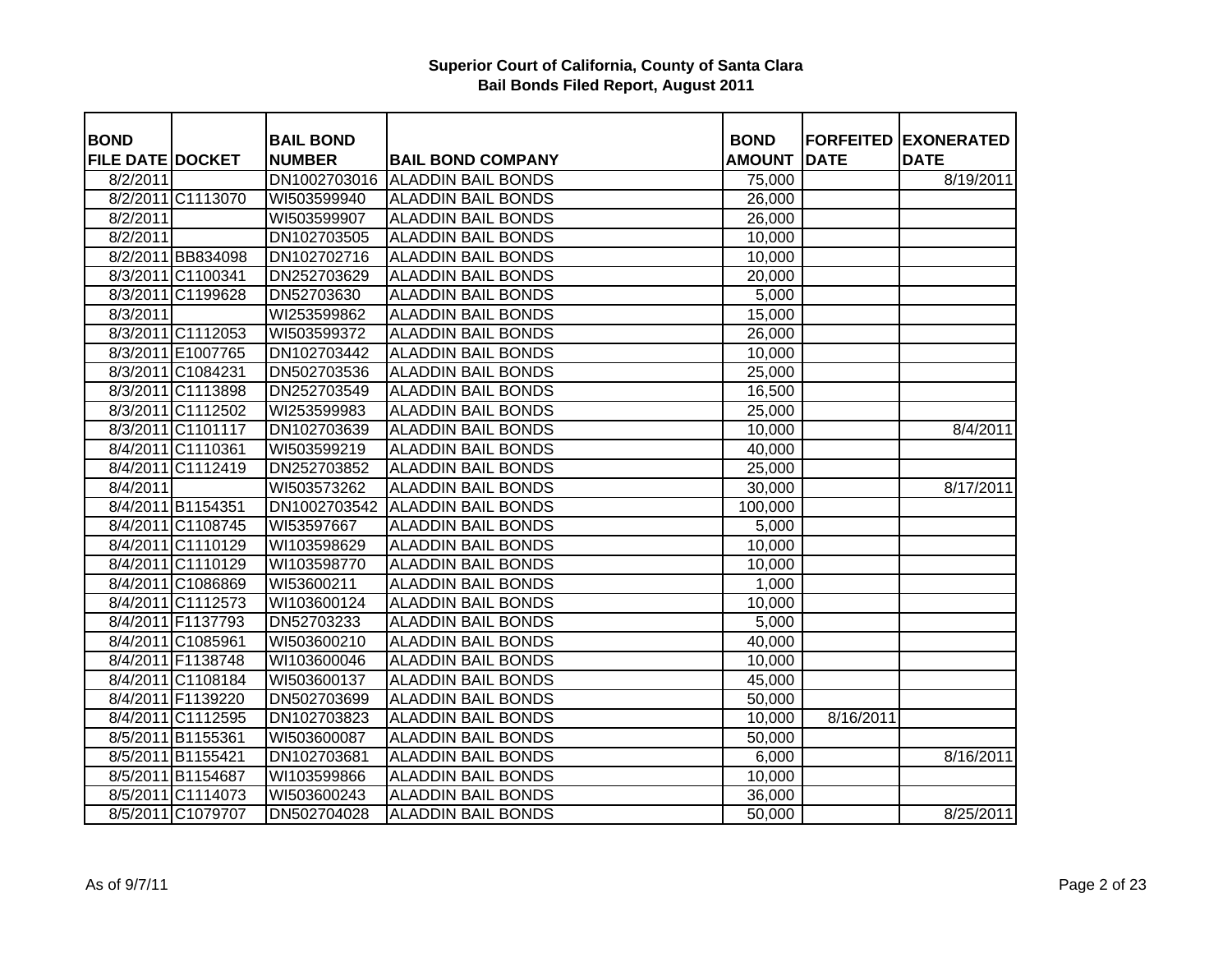| <b>BOND</b>             |                    | <b>BAIL BOND</b> |                           | <b>BOND</b>   |             | <b>FORFEITED EXONERATED</b> |
|-------------------------|--------------------|------------------|---------------------------|---------------|-------------|-----------------------------|
| <b>FILE DATE DOCKET</b> |                    | <b>NUMBER</b>    | <b>BAIL BOND COMPANY</b>  | <b>AMOUNT</b> | <b>DATE</b> | <b>DATE</b>                 |
|                         | 8/5/2011 C1111972  | DN502704029      | <b>ALADDIN BAIL BONDS</b> | 50,000        |             | 8/25/2011                   |
|                         | 8/5/2011 F1139405  | WI503600294      | <b>ALADDIN BAIL BONDS</b> | 25,000        |             |                             |
|                         | 8/8/2011 C1113253  | DN252704405      | <b>ALADDIN BAIL BONDS</b> | 20,000        |             | 8/18/2011                   |
|                         | 8/8/2011 CC960313  | WI53599946       | <b>ALADDIN BAIL BONDS</b> | 5,000         |             |                             |
|                         | 8/8/2011 F1033090  | WI53599942       | <b>ALADDIN BAIL BONDS</b> | 5,000         |             |                             |
|                         | 8/8/2011 C1199431  | WI53599998       | <b>ALADDIN BAIL BONDS</b> | 5,000         |             | 8/31/2011                   |
|                         | 8/8/2011 C1069707  | WI253600684      | <b>ALADDIN BAIL BONDS</b> | 15,000        |             |                             |
|                         | 8/8/2011 C1070823  | WI103600466      | <b>ALADDIN BAIL BONDS</b> | 10,000        |             |                             |
|                         | 8/8/2011 C1100416  | DN102703869      | <b>ALADDIN BAIL BONDS</b> | 10,000        |             |                             |
|                         | 8/8/2011 C1107237  | DN102703868      | <b>ALADDIN BAIL BONDS</b> | 10,000        |             |                             |
| 8/8/2011                |                    | WI103600778      | <b>ALADDIN BAIL BONDS</b> | 7,000         |             |                             |
|                         | 8/8/2011 C1114296  | DN252704363      | <b>ALADDIN BAIL BONDS</b> | 15,000        |             |                             |
|                         | 8/8/2011 CC814567  | WI503600650      | <b>ALADDIN BAIL BONDS</b> | 40,000        | 8/22/2011   |                             |
|                         | 8/8/2011 C1114214  | DN252704142      | <b>ALADDIN BAIL BONDS</b> | 15,000        |             |                             |
|                         | 8/8/2011 C1113997  | WI503573263      | <b>ALADDIN BAIL BONDS</b> | 30,000        |             |                             |
|                         | 8/8/2011 C1107593  | WI53599315       | <b>ALADDIN BAIL BONDS</b> | 5,000         |             | 8/22/2011                   |
| 8/8/2011                |                    | DN102704357      | <b>ALADDIN BAIL BONDS</b> | 10,000        |             |                             |
|                         | 8/9/2011 C1113589  | WI253600800      | <b>ALADDIN BAIL BONDS</b> | 25,000        |             |                             |
|                         | 8/9/2011 F1036567  | DN52703326       | <b>ALADDIN BAIL BONDS</b> | 2,500         | 9/6/2011    |                             |
|                         | 8/9/2011 C1110719  | WI103599523      | <b>ALADDIN BAIL BONDS</b> | 10,000        |             |                             |
|                         | 8/9/2011 B1155658  | DN252704059      | <b>ALADDIN BAIL BONDS</b> | 21,000        |             |                             |
|                         | 8/9/2011 FF929056  | WI53600830       | <b>ALADDIN BAIL BONDS</b> | 5,000         |             |                             |
|                         | 8/9/2011 C1112597  | WI503600860      | <b>ALADDIN BAIL BONDS</b> | 50,000        |             | 8/22/2011                   |
|                         | 8/9/2011 C1111949  | WI503600861      | <b>ALADDIN BAIL BONDS</b> | 50,000        |             |                             |
|                         | 8/9/2011 F1036790  | WI103600673      | <b>ALADDIN BAIL BONDS</b> | 10,000        |             |                             |
|                         | 8/9/2011 F1036160  | WI103600672      | <b>ALADDIN BAIL BONDS</b> | 10,000        |             |                             |
|                         | 8/9/2011 C1114290  | DN252704585      | <b>ALADDIN BAIL BONDS</b> | 11,000        |             |                             |
|                         | 8/9/2011 C1113591  | WI253600823      | <b>ALADDIN BAIL BONDS</b> | 25,000        |             |                             |
|                         | 8/9/2011 C1111970  | DN252704670      | <b>ALADDIN BAIL BONDS</b> | 25,000        |             |                             |
|                         | 8/9/2011 B1155658  | WI503600372      | <b>ALADDIN BAIL BONDS</b> | 46,000        |             |                             |
|                         | 8/9/2011 B1155470  | WI253600576      | <b>ALADDIN BAIL BONDS</b> | 10,000        |             |                             |
|                         | 8/9/2011 B1155658  | WI253600363      | <b>ALADDIN BAIL BONDS</b> | 21,000        |             |                             |
|                         | 8/10/2011 B1154565 | DN52704605       | <b>ALADDIN BAIL BONDS</b> | 5,000         |             |                             |
|                         | 8/10/2011 C1107692 | WI53600956       | <b>ALADDIN BAIL BONDS</b> | 5,000         |             |                             |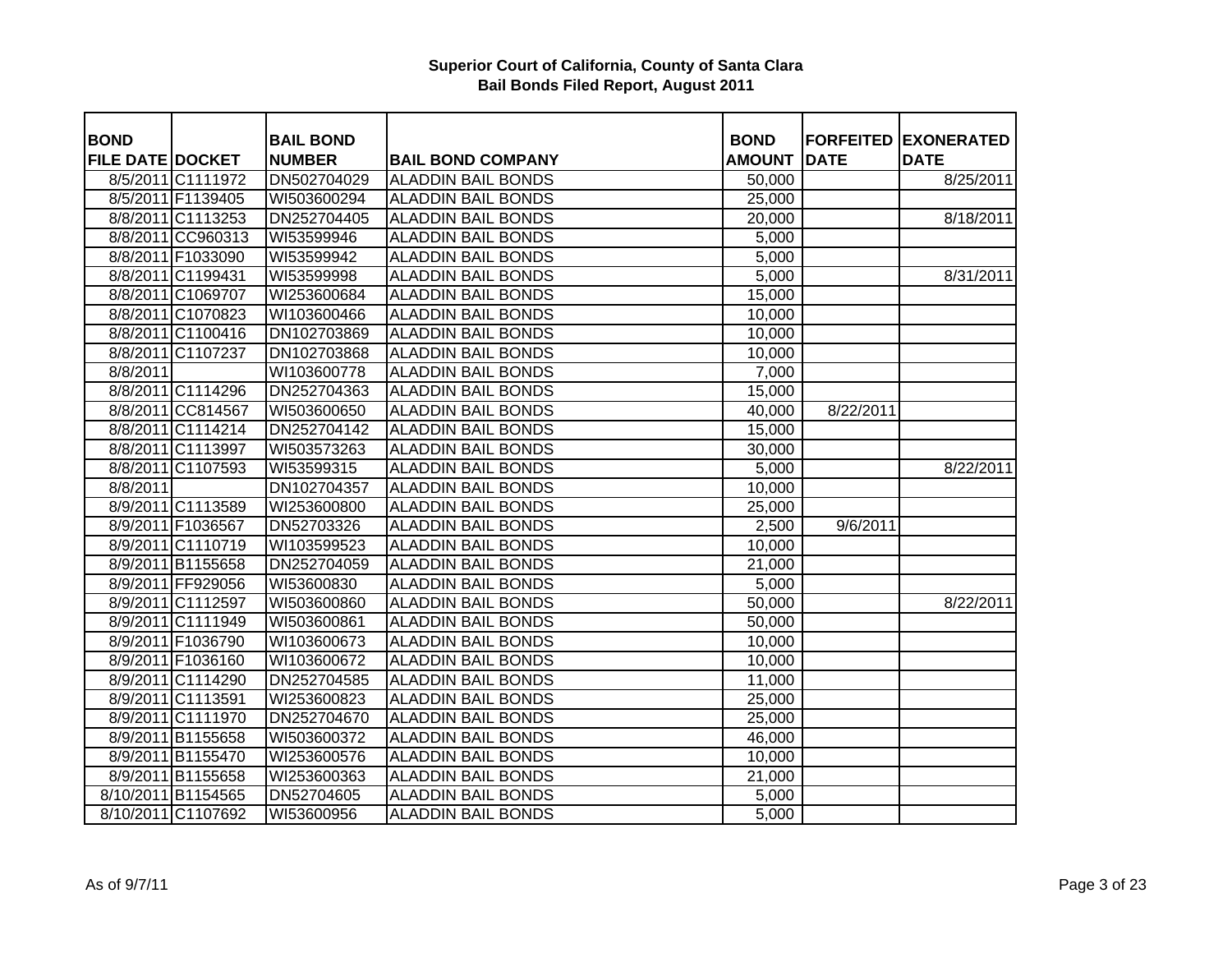| <b>BOND</b>             |                    | <b>BAIL BOND</b> |                           | <b>BOND</b>   |             | <b>FORFEITED EXONERATED</b> |
|-------------------------|--------------------|------------------|---------------------------|---------------|-------------|-----------------------------|
| <b>FILE DATE DOCKET</b> |                    | <b>NUMBER</b>    | <b>BAIL BOND COMPANY</b>  | <b>AMOUNT</b> | <b>DATE</b> | <b>DATE</b>                 |
|                         | 8/10/2011 C1072253 | WI253600997      | <b>ALADDIN BAIL BONDS</b> | 15,000        |             |                             |
|                         | 8/10/2011 C1102193 | WI103601004      | <b>ALADDIN BAIL BONDS</b> | 10,000        |             |                             |
|                         | 8/10/2011 B1155550 | DN252704673      | <b>ALADDIN BAIL BONDS</b> | 20,000        |             |                             |
| 8/10/2011 F1138727      |                    | DN102704620      | <b>ALADDIN BAIL BONDS</b> | 6,000         |             |                             |
|                         | 8/10/2011 C1114079 | WI253600929      | <b>ALADDIN BAIL BONDS</b> | 15,000        |             |                             |
|                         | 8/10/2011 B1155743 | DN52704355       | <b>ALADDIN BAIL BONDS</b> | 5,000         |             |                             |
|                         | 8/10/2011 C1111003 | WI53601005       | <b>ALADDIN BAIL BONDS</b> | 5,000         |             |                             |
|                         | 8/10/2011 C1113347 | WI503601017      | <b>ALADDIN BAIL BONDS</b> | 30,000        |             |                             |
|                         | 8/10/2011 C1110250 | WI103600509      | <b>ALADDIN BAIL BONDS</b> | 7,500         |             |                             |
|                         | 8/10/2011 F1139400 | DN502704687      | <b>ALADDIN BAIL BONDS</b> | 50,000        |             |                             |
|                         | 8/10/2011 C1113252 | DN1002704851     | <b>ALADDIN BAIL BONDS</b> | 66,000        | 8/26/2011   |                             |
|                         | 8/10/2011 F1138080 | DN102704779      | <b>ALADDIN BAIL BONDS</b> | 6,000         |             |                             |
|                         | 8/10/2011 C1112415 | DN252704729      | <b>ALADDIN BAIL BONDS</b> | 16,000        |             |                             |
| 8/10/2011               |                    | WI253600914      | <b>ALADDIN BAIL BONDS</b> | 17,000        |             |                             |
|                         | 8/10/2011 C1113558 | WI53600986       | <b>ALADDIN BAIL BONDS</b> | 1,000         |             |                             |
|                         | 8/11/2011 C1101727 | WI103601144      | <b>ALADDIN BAIL BONDS</b> | 7,500         |             |                             |
|                         | 8/11/2011 C1109423 | WI103600500      | <b>ALADDIN BAIL BONDS</b> | 5,000         |             |                             |
|                         | 8/11/2011 C1111005 | DN52704757       | <b>ALADDIN BAIL BONDS</b> | 5,000         |             |                             |
| 8/11/2011               |                    | DN52704948       | <b>ALADDIN BAIL BONDS</b> | 5,000         |             |                             |
| 8/11/2011 F1139221      |                    | DN502704624      | <b>ALADDIN BAIL BONDS</b> | 50,000        |             |                             |
|                         | 8/11/2011 C1104046 | DN52705020       | <b>ALADDIN BAIL BONDS</b> | 5,000         |             | 8/30/2011                   |
| 8/11/2011               |                    | WI253601061      | <b>ALADDIN BAIL BONDS</b> | 20,000        |             |                             |
|                         | 8/11/2011 C1114344 | WI53601052       | <b>ALADDIN BAIL BONDS</b> | 5,000         |             |                             |
|                         | 8/12/2011 B1153883 | WI103601146      | <b>ALADDIN BAIL BONDS</b> | 10,000        |             |                             |
|                         | 8/12/2011 C1113593 | WI103601318      | <b>ALADDIN BAIL BONDS</b> | 5,000         | 9/1/2011    |                             |
|                         | 8/12/2011 C1114273 | WI103601310      | <b>ALADDIN BAIL BONDS</b> | 10,000        |             |                             |
|                         | 8/12/2011 C1105393 | DN52705215       | <b>ALADDIN BAIL BONDS</b> | 5,000         |             |                             |
|                         | 8/12/2011 C1114647 | DN52705216       | <b>ALADDIN BAIL BONDS</b> | 1,000         |             |                             |
|                         | 8/12/2011 C1114602 | WI253601259      | <b>ALADDIN BAIL BONDS</b> | 20,000        |             |                             |
|                         | 8/12/2011 C1100153 | DN52704876       | <b>ALADDIN BAIL BONDS</b> | 5,000         |             |                             |
| 8/15/2011               |                    | WI103601677      | <b>ALADDIN BAIL BONDS</b> | 5,000         |             |                             |
|                         | 8/15/2011 C1114692 | DN502705611      | <b>ALADDIN BAIL BONDS</b> | 20,000        |             |                             |
|                         | 8/15/2011 F1139169 | WI103601239      | <b>ALADDIN BAIL BONDS</b> | 10,000        | 8/26/2011   |                             |
|                         | 8/15/2011 C1114428 | DN1002705393     | <b>ALADDIN BAIL BONDS</b> | 75,000        |             |                             |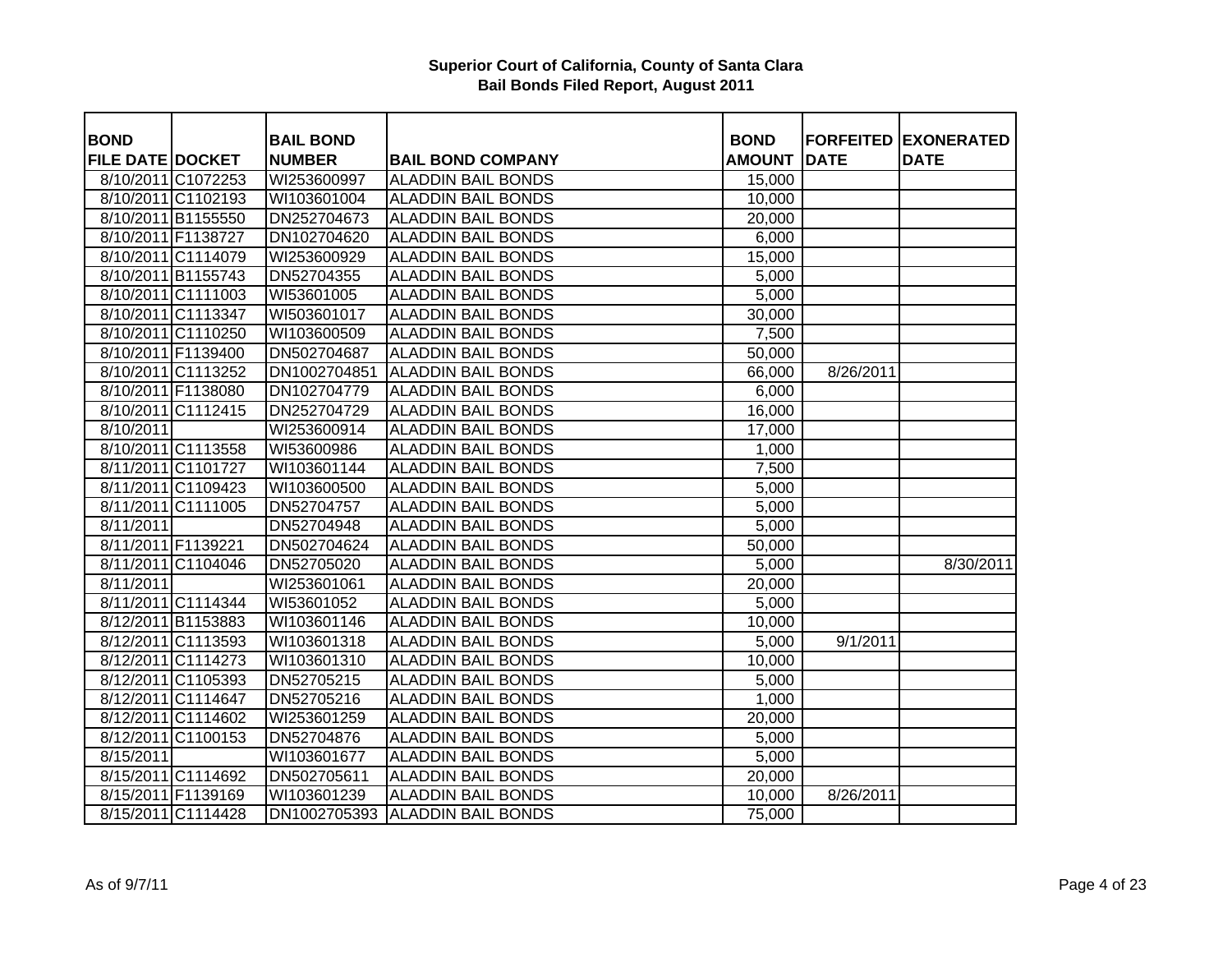| <b>BOND</b>             |                    | <b>BAIL BOND</b> |                           | <b>BOND</b>   |             | <b>FORFEITED EXONERATED</b> |
|-------------------------|--------------------|------------------|---------------------------|---------------|-------------|-----------------------------|
| <b>FILE DATE DOCKET</b> |                    | <b>NUMBER</b>    | <b>BAIL BOND COMPANY</b>  | <b>AMOUNT</b> | <b>DATE</b> | <b>DATE</b>                 |
| 8/15/2011 C1114587      |                    | WI253601417      | <b>ALADDIN BAIL BONDS</b> | 20,000        |             |                             |
|                         | 8/15/2011 C1114592 | DN252646304      | <b>ALADDIN BAIL BONDS</b> | 10,000        |             |                             |
|                         | 8/15/2011 C1113740 | DN1002705292     | <b>ALADDIN BAIL BONDS</b> | 50,000        |             |                             |
|                         | 8/15/2011 C1113740 | DN502705308      | <b>ALADDIN BAIL BONDS</b> | 25,000        |             |                             |
| 8/15/2011               |                    | DN252705552      | <b>ALADDIN BAIL BONDS</b> | 25,000        |             | 8/26/2011                   |
| 8/15/2011 C1114271      |                    | WI503601350      | <b>ALADDIN BAIL BONDS</b> | 25,000        |             |                             |
| 8/15/2011               |                    | DN252705336      | <b>ALADDIN BAIL BONDS</b> | 11,000        |             |                             |
|                         | 8/15/2011 C1114309 | DN252705268      | ALADDIN BAIL BONDS        | 10,000        |             |                             |
|                         | 8/15/2011 CC961508 | WI53601376       | <b>ALADDIN BAIL BONDS</b> | 5,000         |             |                             |
| 8/15/2011               |                    | DN102705433      | <b>ALADDIN BAIL BONDS</b> | 6,000         |             |                             |
|                         | 8/15/2011 C1114648 | WI253601487      | <b>ALADDIN BAIL BONDS</b> | 10,000        |             |                             |
|                         | 8/15/2011 C1114645 | WI103601556      | <b>ALADDIN BAIL BONDS</b> | 10,000        |             |                             |
| 8/15/2011               |                    | DN252705457      | <b>ALADDIN BAIL BONDS</b> | 11,000        |             |                             |
|                         | 8/15/2011 C1114353 | WI253601469      | <b>ALADDIN BAIL BONDS</b> | 21,000        |             |                             |
|                         | 8/15/2011 C1114353 | DN252705429      | <b>ALADDIN BAIL BONDS</b> | 21,000        |             |                             |
|                         | 8/15/2011 C1114603 | WI253601502      | <b>ALADDIN BAIL BONDS</b> | 11,000        |             |                             |
|                         | 8/15/2011 C1092899 | DN102705714      | <b>ALADDIN BAIL BONDS</b> | 5,000         |             |                             |
|                         | 8/15/2011 C1101920 | DN52705545       | <b>ALADDIN BAIL BONDS</b> | 3,500         |             |                             |
|                         | 8/15/2011 C1107068 | DN102705712      | <b>ALADDIN BAIL BONDS</b> | 10,000        |             |                             |
|                         | 8/15/2011 CC815714 | WI253601486      | <b>ALADDIN BAIL BONDS</b> | 10,000        |             |                             |
| 8/16/2011               |                    | DN102705866      | <b>ALADDIN BAIL BONDS</b> | 10,000        |             |                             |
|                         | 8/16/2011 B1155122 | DN102705372      | <b>ALADDIN BAIL BONDS</b> | 10,000        |             | 8/19/2011                   |
|                         | 8/16/2011 C1113596 | DN252705829      | <b>ALADDIN BAIL BONDS</b> | 25,000        |             |                             |
|                         | 8/16/2011 C1089092 | WI103601836      | <b>ALADDIN BAIL BONDS</b> | 7,500         |             |                             |
|                         | 8/16/2011 CC964463 | WI103601815      | <b>ALADDIN BAIL BONDS</b> | 10,000        |             |                             |
|                         | 8/16/2011 C1083055 | WI253601789      | <b>ALADDIN BAIL BONDS</b> | 25,000        |             |                             |
|                         | 8/16/2011 B1155545 | DN1002705322     | <b>ALADDIN BAIL BONDS</b> | 80,000        |             |                             |
|                         | 8/16/2011 C1103142 | DN52705808       | <b>ALADDIN BAIL BONDS</b> | 5,000         |             |                             |
|                         | 8/16/2011 CC946170 | DN252704139      | <b>ALADDIN BAIL BONDS</b> | 20,000        |             |                             |
|                         | 8/16/2011 B1155492 | WI53601578       | <b>ALADDIN BAIL BONDS</b> | 1,000         |             |                             |
|                         | 8/16/2011 B1152224 | WI103601579      | <b>ALADDIN BAIL BONDS</b> | 10,000        |             |                             |
| 8/16/2011               |                    | DN102705900      | <b>ALADDIN BAIL BONDS</b> | 2,000         |             |                             |
|                         | 8/16/2011 C1089223 | DN52705899       | <b>ALADDIN BAIL BONDS</b> | 5,000         |             |                             |
| 8/17/2011               |                    | DN102705119      | <b>ALADDIN BAIL BONDS</b> | 10,000        |             |                             |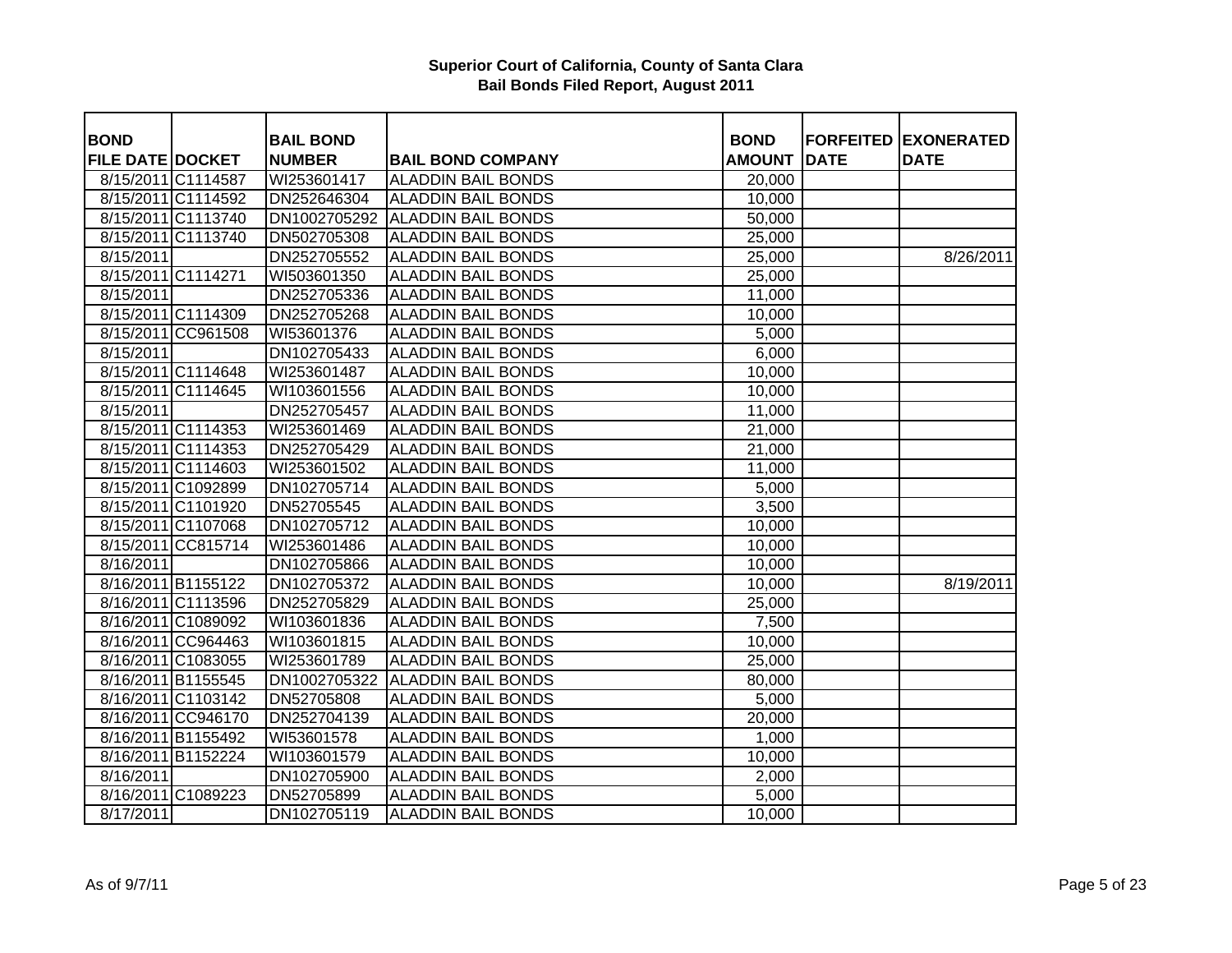| <b>BOND</b>             |                    | <b>BAIL BOND</b> |                           | <b>BOND</b>   |             | <b>FORFEITED EXONERATED</b> |
|-------------------------|--------------------|------------------|---------------------------|---------------|-------------|-----------------------------|
| <b>FILE DATE DOCKET</b> |                    | <b>NUMBER</b>    | <b>BAIL BOND COMPANY</b>  | <b>AMOUNT</b> | <b>DATE</b> | <b>DATE</b>                 |
|                         | 8/17/2011 C1110706 | WI53599748       | <b>ALADDIN BAIL BONDS</b> | 5,000         |             |                             |
|                         | 8/17/2011 B1155248 | WI103601667      | <b>ALADDIN BAIL BONDS</b> | 8,000         |             |                             |
|                         | 8/17/2011 B1155709 | WI1003601849     | <b>ALADDIN BAIL BONDS</b> | 75,000        |             |                             |
| 8/17/2011               |                    | DN252705650      | <b>ALADDIN BAIL BONDS</b> | 11,000        |             |                             |
|                         | 8/17/2011 B1151704 | WI103599596      | <b>ALADDIN BAIL BONDS</b> | 7,000         | 8/30/2011   |                             |
|                         | 8/17/2011 B1154803 | WI103601401      | <b>ALADDIN BAIL BONDS</b> | 10,000        |             |                             |
|                         | 8/17/2011 F1138819 | DN102705677      | <b>ALADDIN BAIL BONDS</b> | 6,000         |             |                             |
|                         | 8/17/2011 C1112811 | DN502706013      | <b>ALADDIN BAIL BONDS</b> | 30,000        |             |                             |
|                         | 8/17/2011 B1050390 | DN52704955       | <b>ALADDIN BAIL BONDS</b> | 5,000         |             |                             |
|                         | 8/17/2011 B1155748 | DN252705451      | <b>ALADDIN BAIL BONDS</b> | 10,000        |             |                             |
| 8/17/2011               |                    | WI503601472      | <b>ALADDIN BAIL BONDS</b> | 50,000        |             |                             |
|                         | 8/17/2011 C1111390 | DN102705142      | <b>ALADDIN BAIL BONDS</b> | 10,000        |             |                             |
| 8/17/2011               |                    | WI103601912      | <b>ALADDIN BAIL BONDS</b> | 10,000        |             | 8/30/2011                   |
|                         | 8/17/2011 C1113821 | DN1002705936     | <b>ALADDIN BAIL BONDS</b> | 60,000        |             |                             |
|                         | 8/17/2011 C1112590 | WI253601930      | <b>ALADDIN BAIL BONDS</b> | 15,000        |             |                             |
|                         | 8/17/2011 B1155656 | DN102705554      | <b>ALADDIN BAIL BONDS</b> | 10,000        |             |                             |
|                         | 8/17/2011 B1153554 | DN252705896      | <b>ALADDIN BAIL BONDS</b> | 7,500         |             |                             |
| 8/18/2011               |                    | DN252706096      | <b>ALADDIN BAIL BONDS</b> | 11,000        |             |                             |
|                         | 8/18/2011 BB729187 | DN102704951      | <b>ALADDIN BAIL BONDS</b> | 8,000         |             |                             |
|                         | 8/18/2011 B1155798 | WI253601867      | <b>ALADDIN BAIL BONDS</b> | 21,000        |             |                             |
| 8/18/2011               |                    | WI253602063      | <b>ALADDIN BAIL BONDS</b> | 25,000        |             | 8/31/2011                   |
|                         | 8/18/2011 EE907433 | DN252706131      | <b>ALADDIN BAIL BONDS</b> | 15,000        |             | 8/19/2011                   |
|                         | 8/18/2011 C1080849 | DN102706166      | <b>ALADDIN BAIL BONDS</b> | 10,000        |             | 8/23/2011                   |
|                         | 8/18/2011 C1094457 | DN502706167      | <b>ALADDIN BAIL BONDS</b> | 50,000        |             | 8/19/2011                   |
| 8/18/2011               |                    | DN102706031      | <b>ALADDIN BAIL BONDS</b> | 10,000        |             |                             |
| 8/18/2011               |                    | WI103601981      | <b>ALADDIN BAIL BONDS</b> | 10,000        |             |                             |
|                         | 8/19/2011 C1091034 | DN252705735      | <b>ALADDIN BAIL BONDS</b> | 12,000        |             |                             |
| 8/19/2011               |                    | WI253602237      | <b>ALADDIN BAIL BONDS</b> | 10,000        |             |                             |
| 8/19/2011               |                    | DN252706220      | <b>ALADDIN BAIL BONDS</b> | 20,000        |             |                             |
|                         | 8/19/2011 C1088285 | DN102706378      | <b>ALADDIN BAIL BONDS</b> | 10,000        |             |                             |
| 8/19/2011               |                    | DN102706406      | <b>ALADDIN BAIL BONDS</b> | 10,000        |             |                             |
|                         | 8/19/2011 CC235372 | DN102705831      | <b>ALADDIN BAIL BONDS</b> | 10,000        |             | 8/29/2011                   |
|                         | 8/22/2011 C1114361 | WI253602722      | <b>ALADDIN BAIL BONDS</b> | 25,000        |             |                             |
|                         | 8/22/2011 C1109369 | DN52705713       | <b>ALADDIN BAIL BONDS</b> | 5,000         |             |                             |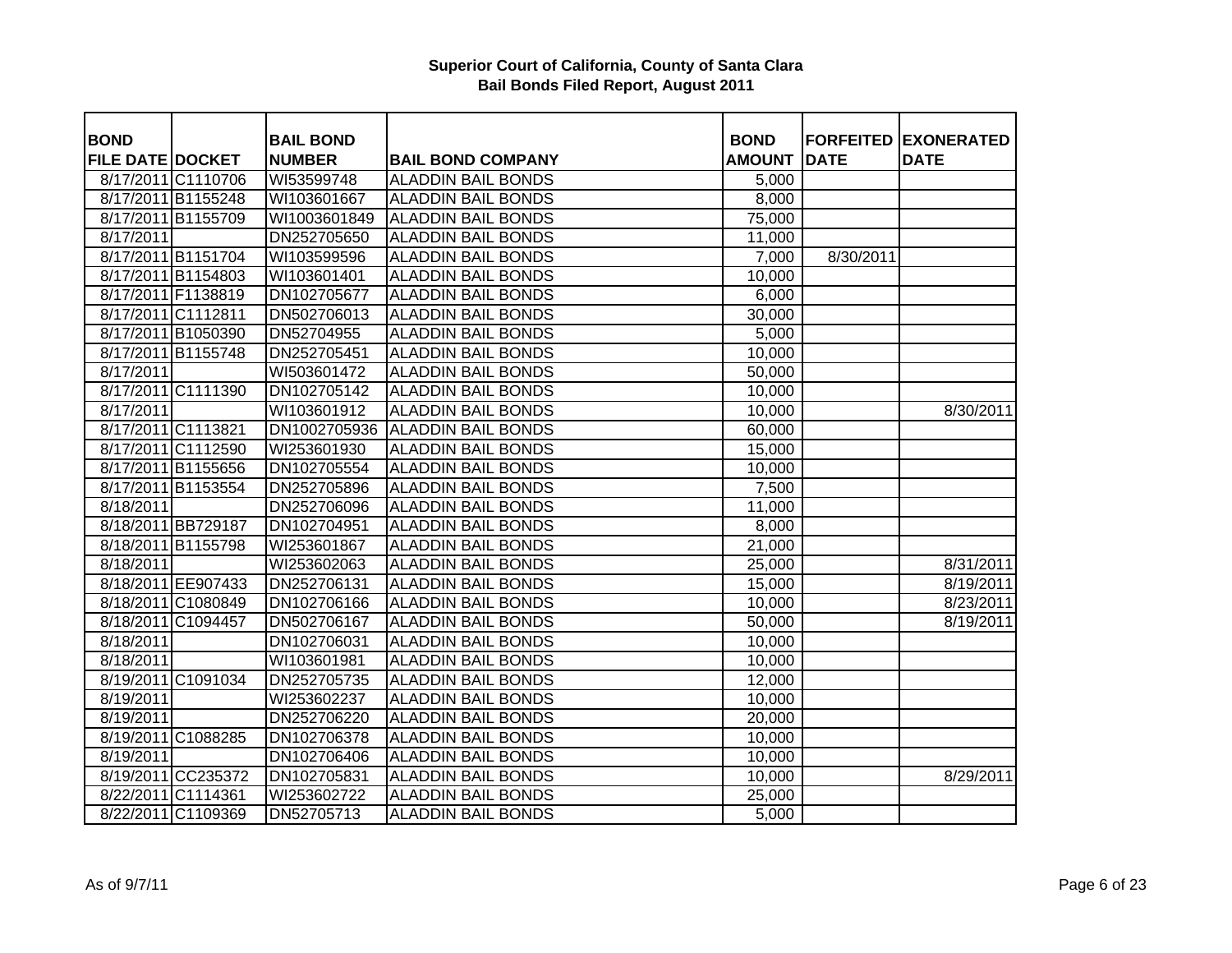| <b>BOND</b>             |                    | <b>BAIL BOND</b>  |                           | <b>BOND</b>   | <b>FORFEITED</b> | <b>EXONERATED</b> |
|-------------------------|--------------------|-------------------|---------------------------|---------------|------------------|-------------------|
| <b>FILE DATE DOCKET</b> |                    | <b>NUMBER</b>     | <b>BAIL BOND COMPANY</b>  | <b>AMOUNT</b> | <b>DATE</b>      | <b>DATE</b>       |
| 8/22/2011 B1155080      |                    | DN52706270        | <b>ALADDIN BAIL BONDS</b> | 5,000         |                  |                   |
|                         | 8/22/2011 C1088211 | DN52706051        | <b>ALADDIN BAIL BONDS</b> | 5,000         |                  |                   |
|                         | 8/22/2011 C1114362 | DN52706612        | <b>ALADDIN BAIL BONDS</b> | 5,000         |                  |                   |
|                         | 8/22/2011 C1083935 | WI103602508       | <b>ALADDIN BAIL BONDS</b> | 5,000         |                  |                   |
|                         | 8/22/2011 C1114163 | WI253602476       | <b>ALADDIN BAIL BONDS</b> | 25,000        |                  |                   |
| 8/22/2011               |                    | WI53602676        | <b>ALADDIN BAIL BONDS</b> | 2,000         |                  |                   |
|                         | 8/22/2011 C1100595 | WI253602675       | <b>ALADDIN BAIL BONDS</b> | 25,000        |                  |                   |
|                         | 8/22/2011 B1155692 | WI503602154       | <b>ALADDIN BAIL BONDS</b> | 10,000        |                  | 8/31/2011         |
| 8/22/2011               |                    | WI53602487        | <b>ALADDIN BAIL BONDS</b> | 1,000         |                  |                   |
| 8/22/2011               |                    | WI253602304       | <b>ALADDIN BAIL BONDS</b> | 10,000        |                  | 9/1/2011          |
|                         | 8/22/2011 C1114434 | WI503602631       | <b>ALADDIN BAIL BONDS</b> | 25,000        |                  |                   |
|                         | 8/22/2011 B1155803 | DN252706311       | <b>ALADDIN BAIL BONDS</b> | 15,000        |                  |                   |
| 8/22/2011               |                    | WI253602539       | <b>ALADDIN BAIL BONDS</b> | 20,000        |                  |                   |
| 8/22/2011               |                    | WI253602172       | <b>ALADDIN BAIL BONDS</b> | 25,000        |                  |                   |
|                         | 8/23/2011 F1139715 | DN252706904       | <b>ALADDIN BAIL BONDS</b> | 25,000        |                  |                   |
| 8/23/2011               |                    | DN102706959       | <b>ALADDIN BAIL BONDS</b> | 10,000        |                  |                   |
| 8/23/2011               |                    | DN102706946       | <b>ALADDIN BAIL BONDS</b> | 10,000        |                  |                   |
| 8/23/2011               |                    | DN252706712       | <b>ALADDIN BAIL BONDS</b> | 11,000        |                  |                   |
| 8/23/2011               |                    | WI103602828       | <b>ALADDIN BAIL BONDS</b> | 10,000        |                  |                   |
| 8/23/2011               |                    | WI503602458       | <b>ALADDIN BAIL BONDS</b> | 26,000        |                  |                   |
| 8/23/2011               |                    | WI253602748       | <b>ALADDIN BAIL BONDS</b> | 18,000        |                  |                   |
|                         | 8/23/2011 F1138102 | WI103602260       | <b>ALADDIN BAIL BONDS</b> | 10,000        | 9/2/2011         |                   |
|                         | 8/23/2011 B1155289 | WI103602643       | <b>ALADDIN BAIL BONDS</b> | 5,000         |                  |                   |
|                         | 8/23/2011 C1114591 | DN102707077       | <b>ALADDIN BAIL BONDS</b> | 10,000        |                  |                   |
|                         | 8/23/2011 B1155688 | <b>DN52706888</b> | <b>ALADDIN BAIL BONDS</b> | 3,000         |                  |                   |
|                         | 8/23/2011 B1155690 | DN252706192       | <b>ALADDIN BAIL BONDS</b> | 10,000        |                  |                   |
|                         | 8/23/2011 FF723176 | WI253602202       | <b>ALADDIN BAIL BONDS</b> | 15,000        |                  |                   |
|                         | 8/24/2011 C1110999 | WI53602960        | <b>ALADDIN BAIL BONDS</b> | 5,000         |                  |                   |
|                         | 8/24/2011 C1114145 | DN502707148       | <b>ALADDIN BAIL BONDS</b> | 35,000        |                  |                   |
| 8/24/2011               |                    | WI253602986       | <b>ALADDIN BAIL BONDS</b> | 20,000        |                  |                   |
|                         | 8/24/2011 F1139626 | DN252706947       | <b>ALADDIN BAIL BONDS</b> | 15,000        |                  |                   |
|                         | 8/24/2011 C1114031 | WI253602907       | <b>ALADDIN BAIL BONDS</b> | 25,000        |                  |                   |
|                         | 8/24/2011 C1109240 | DN52707105        | <b>ALADDIN BAIL BONDS</b> | 5,000         |                  |                   |
|                         | 8/24/2011 C1114433 | WI1003602846      | <b>ALADDIN BAIL BONDS</b> | 100,000       |                  |                   |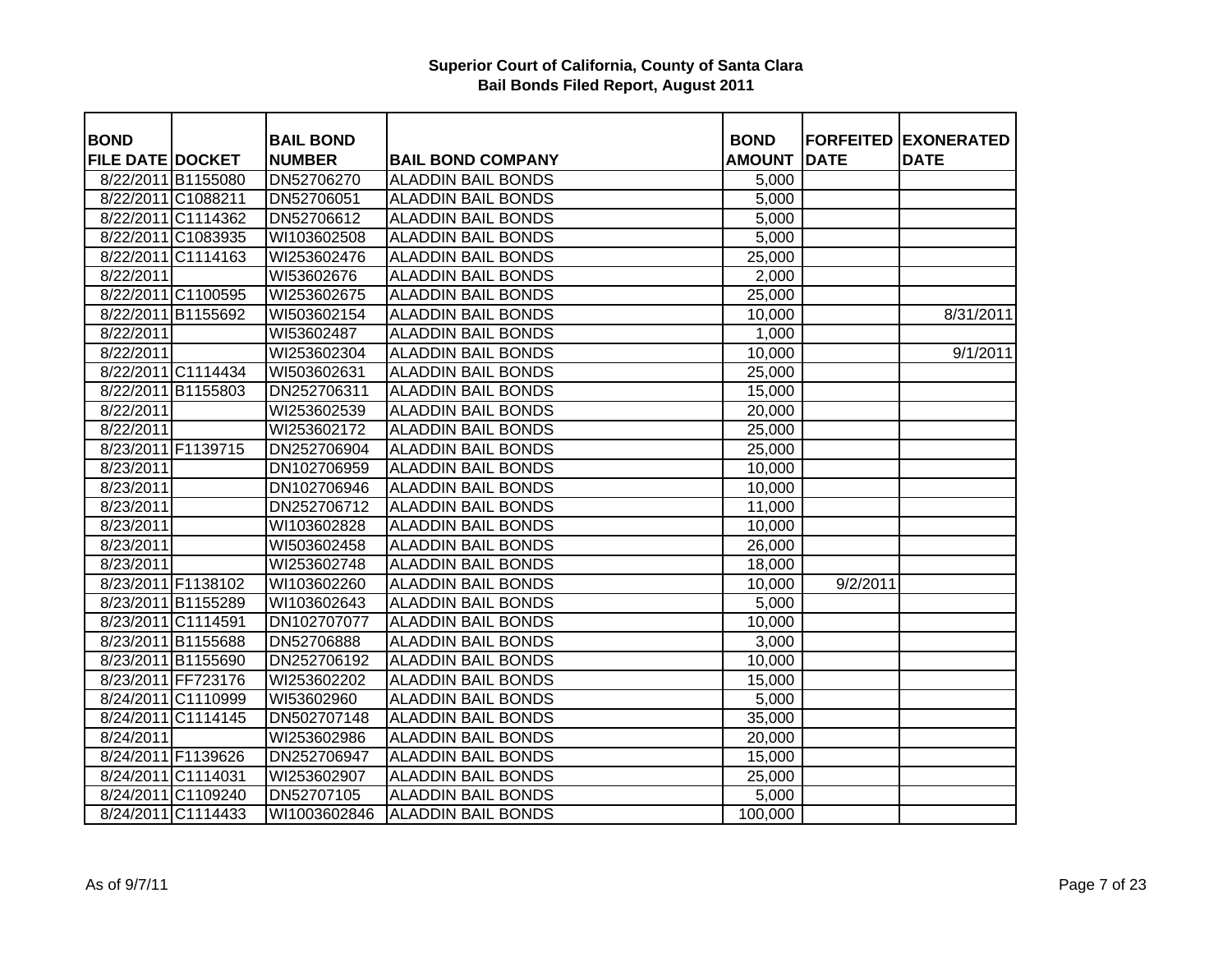| <b>BOND</b>             |                    | <b>BAIL BOND</b> |                           | <b>BOND</b>         |             | <b>FORFEITED EXONERATED</b> |
|-------------------------|--------------------|------------------|---------------------------|---------------------|-------------|-----------------------------|
| <b>FILE DATE DOCKET</b> |                    | <b>NUMBER</b>    | <b>BAIL BOND COMPANY</b>  | <b>AMOUNT</b>       | <b>DATE</b> | <b>DATE</b>                 |
|                         | 8/24/2011 C1108582 | WI253602954      | <b>ALADDIN BAIL BONDS</b> | 25,000              |             |                             |
|                         | 8/24/2011 C1114571 | WI253602914      | <b>ALADDIN BAIL BONDS</b> | 25,000              |             |                             |
|                         | 8/25/2011 B1155030 | WI53602757       | <b>ALADDIN BAIL BONDS</b> | 5,000               |             |                             |
|                         | 8/25/2011 F1139114 | DN102707029      | <b>ALADDIN BAIL BONDS</b> | 6,000               |             |                             |
|                         | 8/25/2011 B1155733 | DN502707189      | <b>ALADDIN BAIL BONDS</b> | 30,000              |             |                             |
|                         | 8/25/2011 B1155867 | DN1002694548     | <b>ALADDIN BAIL BONDS</b> | 60,000              |             |                             |
| 8/25/2011               |                    | DN252707242      | <b>ALADDIN BAIL BONDS</b> | 25,000              |             |                             |
|                         | 8/25/2011 H2516635 | DN252707198      | <b>ALADDIN BAIL BONDS</b> | 25,000              |             |                             |
|                         | 8/25/2011 B1049431 | WI103602831      | <b>ALADDIN BAIL BONDS</b> | 10,000              |             |                             |
|                         | 8/25/2011 B1154000 | WI53602829       | <b>ALADDIN BAIL BONDS</b> | 3,000               |             |                             |
|                         | 8/25/2011 C1113831 | WI53602830       | <b>ALADDIN BAIL BONDS</b> | 5,000               |             |                             |
| 8/25/2011               |                    | WI253603172      | <b>ALADDIN BAIL BONDS</b> | 20,000              |             |                             |
| 8/25/2011               |                    | DN252707545      | <b>ALADDIN BAIL BONDS</b> | 15,000              |             |                             |
| 8/26/2011               |                    | WI253603208      | <b>ALADDIN BAIL BONDS</b> | 15,000              |             |                             |
|                         | 8/26/2011 C1112441 | WI103603271      | <b>ALADDIN BAIL BONDS</b> | 10,000              |             |                             |
| 8/26/2011               |                    | WI53603240       | <b>ALADDIN BAIL BONDS</b> | 1,000               |             |                             |
| 8/29/2011               |                    | WI503603546      | <b>ALADDIN BAIL BONDS</b> | 25,000              |             |                             |
|                         | 8/29/2011 C1114040 | WI253602940      | <b>ALADDIN BAIL BONDS</b> | 15,000              |             |                             |
|                         | 8/29/2011 C1114640 | WI253603747      | <b>ALADDIN BAIL BONDS</b> | 25,000              |             |                             |
|                         | 8/29/2011 C1113145 | DN252707888      | <b>ALADDIN BAIL BONDS</b> | 25,000              |             |                             |
| 8/29/2011               |                    | WI503603399      | <b>ALADDIN BAIL BONDS</b> | 25,000              |             |                             |
| 8/29/2011               |                    | DN52707886       | <b>ALADDIN BAIL BONDS</b> | 3,000               |             |                             |
|                         | 8/29/2011 C1093119 | DN52707885       | <b>ALADDIN BAIL BONDS</b> | 5,000               |             |                             |
| 8/29/2011               |                    | DN252707813      | <b>ALADDIN BAIL BONDS</b> | 20,000              |             |                             |
|                         | 8/29/2011 B1155804 | DN252707614      | <b>ALADDIN BAIL BONDS</b> | 15,000              |             |                             |
| 8/29/2011 B1154821      |                    | WI503603279      | <b>ALADDIN BAIL BONDS</b> | $\overline{30,000}$ |             |                             |
|                         | 8/29/2011 C1114027 | DN252707809      | <b>ALADDIN BAIL BONDS</b> | 10,000              |             |                             |
|                         | 8/29/2011 C1112498 | WI253603343      | <b>ALADDIN BAIL BONDS</b> | 10,000              |             |                             |
| 8/29/2011               |                    | DN252708011      | <b>ALADDIN BAIL BONDS</b> | 10,000              |             |                             |
|                         | 8/29/2011 C1080670 | DN10270773       | <b>ALADDIN BAIL BONDS</b> | 10,000              |             |                             |
|                         | 8/29/2011 CC930519 | WI253602313      | <b>ALADDIN BAIL BONDS</b> | 15,000              |             |                             |
|                         | 8/29/2011 F1138282 | DN102707583      | <b>ALADDIN BAIL BONDS</b> | 7,500               |             |                             |
|                         | 8/29/2011 C1114637 | DN502708165      | <b>ALADDIN BAIL BONDS</b> | 50,000              |             |                             |
| 8/29/2011               |                    | WI503603526      | <b>ALADDIN BAIL BONDS</b> | 50,000              |             |                             |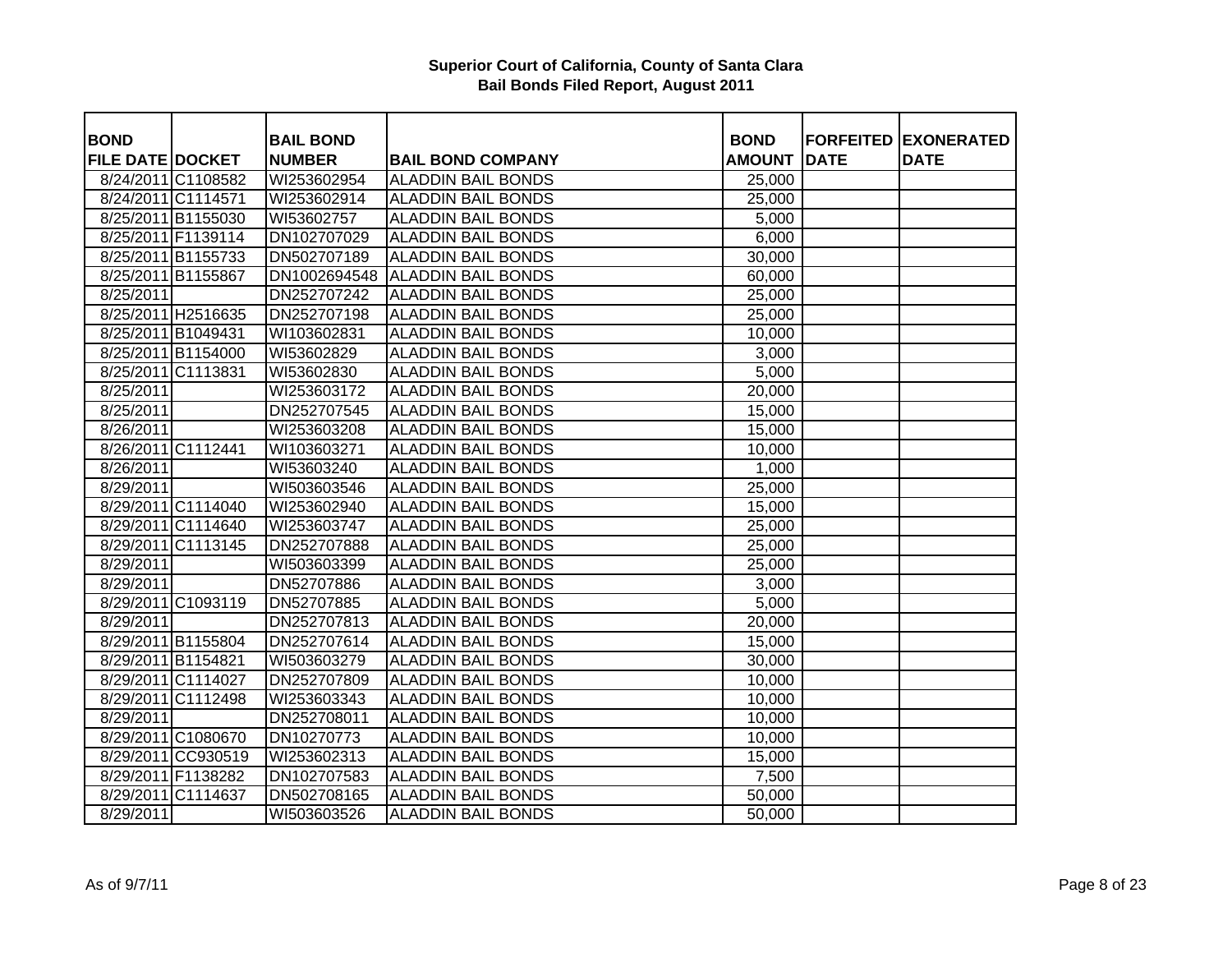| <b>BOND</b>             |                    | <b>BAIL BOND</b>           |                           | <b>BOND</b>      |             | <b>FORFEITED EXONERATED</b> |
|-------------------------|--------------------|----------------------------|---------------------------|------------------|-------------|-----------------------------|
| <b>FILE DATE DOCKET</b> |                    | <b>NUMBER</b>              | <b>BAIL BOND COMPANY</b>  | <b>AMOUNT</b>    | <b>DATE</b> | <b>DATE</b>                 |
|                         | 8/29/2011 C1090759 | WI103603444                | <b>ALADDIN BAIL BONDS</b> | 10,000           |             |                             |
|                         | 8/29/2011 C1114568 | WI503603375                | <b>ALADDIN BAIL BONDS</b> | 50,000           |             |                             |
|                         | 8/29/2011 C1069909 | WI253602361                | <b>ALADDIN BAIL BONDS</b> | 12,000           |             |                             |
| 8/29/2011               |                    | DN252707758                | <b>ALADDIN BAIL BONDS</b> | 25,000           |             |                             |
|                         | 8/29/2011 C1114046 | DN1002707757               | <b>ALADDIN BAIL BONDS</b> | 100,000          |             |                             |
| 8/29/2011               |                    | WI103603392                | <b>ALADDIN BAIL BONDS</b> | 10,000           |             |                             |
| 8/29/2011               |                    | DN102707970                | <b>ALADDIN BAIL BONDS</b> | 10,000           |             |                             |
| 8/29/2011               |                    | DN252708297                | <b>ALADDIN BAIL BONDS</b> | 15,000           |             |                             |
|                         | 8/29/2011 C1109688 | WI103603124                | <b>ALADDIN BAIL BONDS</b> | 10,000           |             |                             |
|                         | 8/29/2011 C1114639 | WI503603374                | <b>ALADDIN BAIL BONDS</b> | 25,000           |             |                             |
| 8/29/2011               |                    |                            | <b>ALADDIN BAIL BONDS</b> |                  |             |                             |
| 8/30/2011               |                    | WI103603351<br>DN252707797 | <b>ALADDIN BAIL BONDS</b> | 10,000<br>11,000 |             |                             |
|                         |                    |                            | <b>ALADDIN BAIL BONDS</b> |                  |             |                             |
| 8/30/2011               |                    | DN502708054                |                           | 30,000           |             |                             |
| 8/30/2011               |                    | WI53603354                 | <b>ALADDIN BAIL BONDS</b> | 1,000            |             |                             |
|                         | 8/30/2011 B1155258 | DN52707866                 | <b>ALADDIN BAIL BONDS</b> | 5,000            |             |                             |
|                         | 8/30/2011 C1114467 | DN502708419                | <b>ALADDIN BAIL BONDS</b> | 50,000           |             |                             |
| 8/30/2011               |                    | WI503603839                | <b>ALADDIN BAIL BONDS</b> | 50,000           |             |                             |
| 8/30/2011               |                    | DN502708058                | <b>ALADDIN BAIL BONDS</b> | 31,000           |             |                             |
|                         | 8/30/2011 C1112041 | DN527007466                | <b>ALADDIN BAIL BONDS</b> | 5,000            |             |                             |
|                         | 8/30/2011 C1114578 | WI503603876                | <b>ALADDIN BAIL BONDS</b> | 20,000           |             |                             |
|                         | 8/30/2011 C1114452 | DN502708470                | <b>ALADDIN BAIL BONDS</b> | 50,000           |             |                             |
| 8/30/2011               |                    | WI503603492                | <b>ALADDIN BAIL BONDS</b> | 50,000           |             |                             |
| 8/30/2011               |                    | DN252708035                | <b>ALADDIN BAIL BONDS</b> | 10,000           |             |                             |
|                         | 8/30/2011 C1109254 | WI53603781                 | <b>ALADDIN BAIL BONDS</b> | 5,000            |             |                             |
| 8/30/2011               |                    | DN102708366                | <b>ALADDIN BAIL BONDS</b> | 10,000           |             |                             |
| 8/30/2011               |                    | WI53603576                 | <b>ALADDIN BAIL BONDS</b> | 5,000            |             |                             |
|                         | 8/30/2011 CC132274 | DN102708450                | <b>ALADDIN BAIL BONDS</b> | 10,000           |             |                             |
| 8/30/2011               |                    | WI253603783                | <b>ALADDIN BAIL BONDS</b> | 10,000           |             |                             |
| 8/31/2011               |                    | WI503603806                | <b>ALADDIN BAIL BONDS</b> | 25,000           |             |                             |
|                         | 8/31/2011 C1114381 | WI253603937                | <b>ALADDIN BAIL BONDS</b> | 12,500           |             |                             |
| 8/31/2011               |                    | WI253603892                | <b>ALADDIN BAIL BONDS</b> | 15,000           |             |                             |
|                         | 8/31/2011 C1111221 | WI253600565                | <b>ALADDIN BAIL BONDS</b> | 5,000            |             |                             |
|                         | 8/31/2011 C1197539 | WI103604006                | <b>ALADDIN BAIL BONDS</b> | 10,000           |             |                             |
|                         | 8/1/2011 F1139391  | A72249463                  | ALICE CORTEZ BAIL BONDS   | 5,000            |             |                             |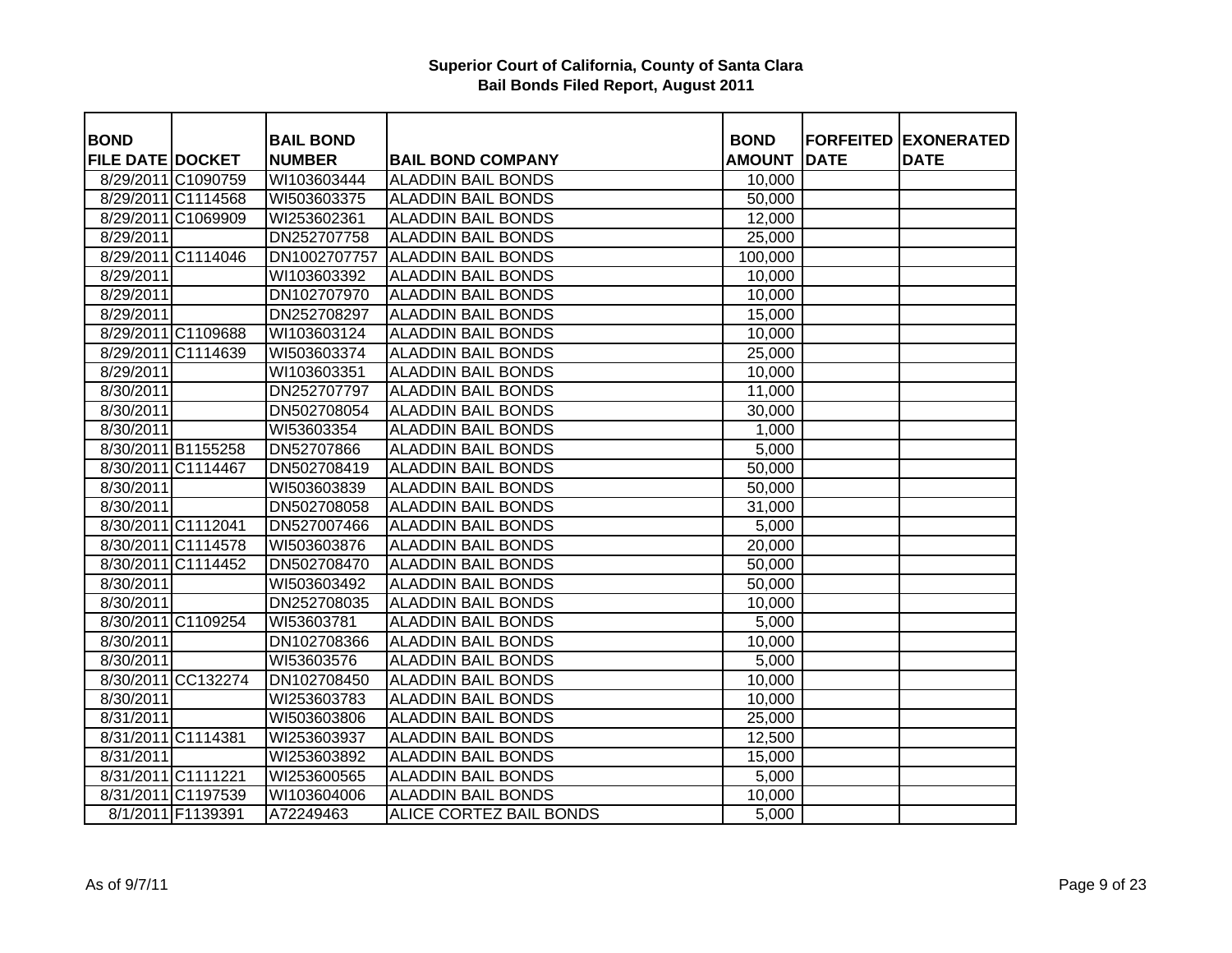| <b>BOND</b>             |                    | <b>BAIL BOND</b> |                                | <b>BOND</b>         |             | <b>FORFEITED EXONERATED</b> |
|-------------------------|--------------------|------------------|--------------------------------|---------------------|-------------|-----------------------------|
| <b>FILE DATE DOCKET</b> |                    | <b>NUMBER</b>    | <b>BAIL BOND COMPANY</b>       | <b>AMOUNT</b>       | <b>DATE</b> | <b>DATE</b>                 |
|                         | 8/1/2011 F1139055  | A152177556       | <b>ALICE CORTEZ BAIL BONDS</b> | 10,000              |             |                             |
|                         | 8/4/2011 F1139560  | A152178222       | <b>ALICE CORTEZ BAIL BONDS</b> | 10,000              | 8/30/2011   |                             |
|                         | 8/12/2011 F1139396 | A152178224       | <b>ALICE CORTEZ BAIL BONDS</b> | 15,000              |             |                             |
| 8/15/2011               |                    | A302125244       | <b>ALICE CORTEZ BAIL BONDS</b> | 25,000              |             |                             |
| 8/16/2011               |                    | A302125763       | ALICE CORTEZ BAIL BONDS        | 10,000              |             |                             |
|                         | 8/16/2011 B1155613 | A152178223       | ALICE CORTEZ BAIL BONDS        | 10,000              |             |                             |
|                         | 8/23/2011 FF510082 | A72250526        | ALICE CORTEZ BAIL BONDS        | 3,000               |             |                             |
|                         | 8/1/2011 C1114319  |                  | 5111672635 ALL PRO BAIL BONDS  | 10,000              |             |                             |
| 8/1/2011                |                    |                  | 5111643842 ALL PRO BAIL BONDS  | 10,000              |             |                             |
|                         | 8/1/2011 F1139491  |                  | 5271291787 ALL PRO BAIL BONDS  | 17,500              |             |                             |
|                         | 8/1/2011 CC960562  |                  | 5111632103 ALL PRO BAIL BONDS  | 10,000              |             |                             |
| 8/1/2011                |                    |                  | 5111672622 ALL PRO BAIL BONDS  | 10,000              |             | 8/12/2011                   |
| 8/1/2011                |                    |                  | 5271281368 ALL PRO BAIL BONDS  | 25,000              |             | 8/15/2011                   |
|                         | 8/2/2011 B1155711  |                  | 5111623710 ALL PRO BAIL BONDS  | 11,000              |             |                             |
|                         | 8/2/2011 B1154792  |                  | 5111641819 ALL PRO BAIL BONDS  | 10,000              |             |                             |
|                         | 8/2/2011 C1109563  |                  | 5550702544 ALL PRO BAIL BONDS  | 50,000              |             |                             |
|                         | 8/3/2011 C1112662  |                  | 5271281371 ALL PRO BAIL BONDS  | 15,000              |             |                             |
| 8/4/2011                |                    |                  | 5111634011 ALL PRO BAIL BONDS  | 10,000              |             | 8/30/2011                   |
| 8/5/2011                |                    |                  | 5271291790 ALL PRO BAIL BONDS  | 25,000              |             | 8/17/2011                   |
|                         | 8/5/2011 B1155643  |                  | 5271281384 ALL PRO BAIL BONDS  | 15,000              |             |                             |
|                         | 8/5/2011 C1112434  |                  | 5271243971 ALL PRO BAIL BONDS  | 25,000              |             |                             |
|                         | 8/8/2011 C1113137  |                  | 5801032356 ALL PRO BAIL BONDS  | 5,000               |             | 8/25/2011                   |
|                         | 8/8/2011 C1107461  |                  | 5801046210 ALL PRO BAIL BONDS  | 3,000               |             |                             |
|                         | 8/8/2011 C1108416  |                  | 5801047460 ALL PRO BAIL BONDS  | 5,000               |             |                             |
| 8/8/2011                |                    |                  | 5271249241 ALL PRO BAIL BONDS  | 25,000              |             | 8/22/2011                   |
|                         | 8/8/2011 C1068360  |                  | 5801046207 ALL PRO BAIL BONDS  | 5,000               |             |                             |
| 8/9/2011                |                    |                  | 5111634024 ALL PRO BAIL BONDS  | 10,000              |             |                             |
|                         | 8/9/2011 C1107452  |                  | 5801029390 ALL PRO BAIL BONDS  | 5,000               |             |                             |
|                         | 8/9/2011 C1114291  |                  | 5271201234 ALL PRO BAIL BONDS  | $\overline{2}5,000$ |             |                             |
|                         | 8/9/2011 B1049749  |                  | 5105204194 ALL PRO BAIL BONDS  | 100,000             |             |                             |
|                         | 8/10/2011 C1110255 |                  | 5271249238 ALL PRO BAIL BONDS  | 20,000              |             |                             |
|                         | 8/10/2011 B1155663 |                  | 5271251325 ALL PRO BAIL BONDS  | 20,000              |             |                             |
|                         | 8/10/2011 C1112606 |                  | 5271251338 ALL PRO BAIL BONDS  | 20,000              |             |                             |
|                         | 8/10/2011 F1035124 |                  | 5200061016 ALL PRO BAIL BONDS  | 150,000             |             |                             |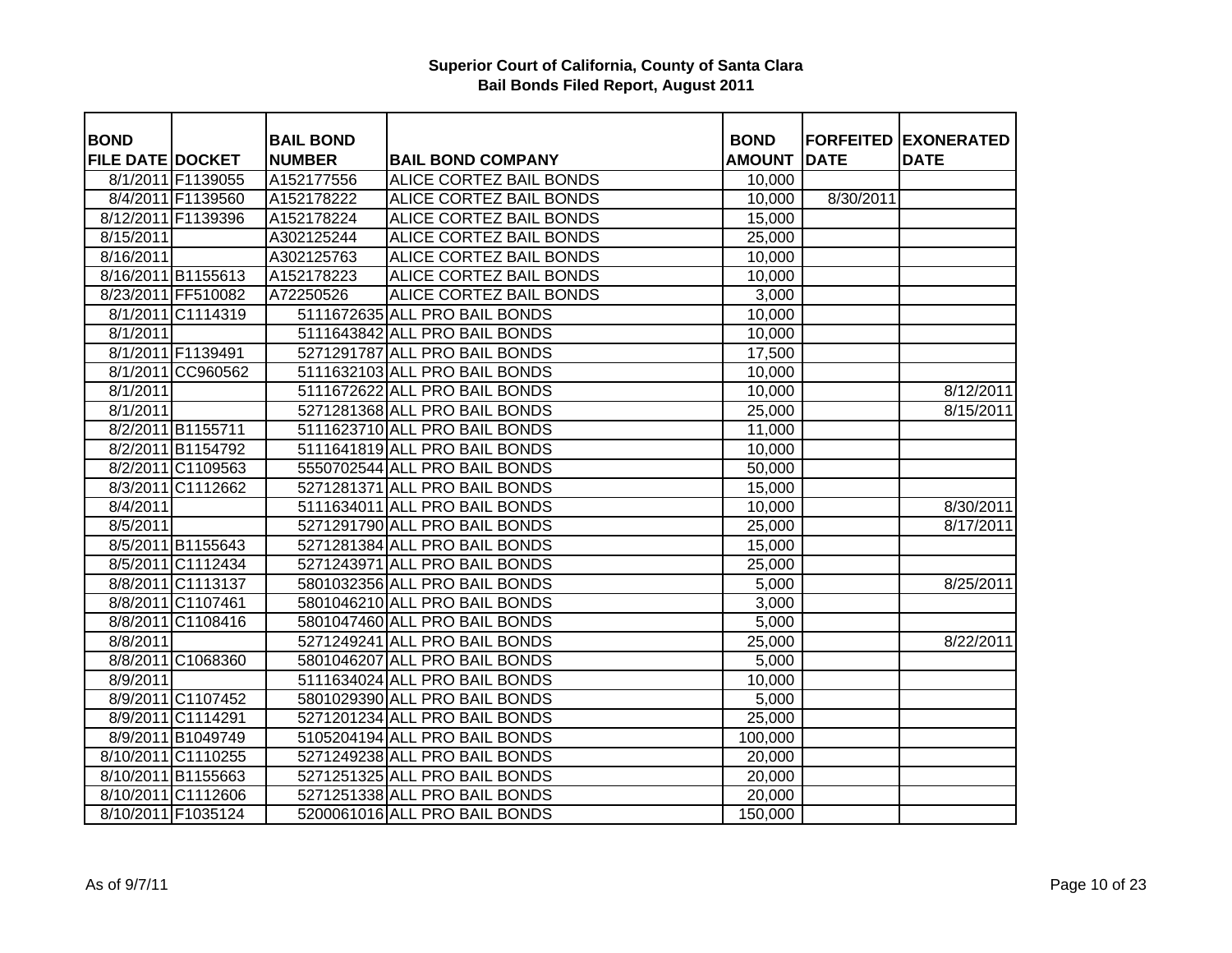| <b>BOND</b>             |                    | <b>BAIL BOND</b> |                               | <b>BOND</b>   |             | <b>FORFEITED EXONERATED</b> |
|-------------------------|--------------------|------------------|-------------------------------|---------------|-------------|-----------------------------|
| <b>FILE DATE DOCKET</b> |                    | <b>NUMBER</b>    | <b>BAIL BOND COMPANY</b>      | <b>AMOUNT</b> | <b>DATE</b> | <b>DATE</b>                 |
|                         | 8/12/2011 C1092554 |                  | 5801055843 ALL PRO BAIL BONDS | 5,000         |             |                             |
|                         | 8/12/2011 C1102783 |                  | 5801055856 ALL PRO BAIL BONDS | 5,000         |             |                             |
|                         | 8/12/2011 C1103470 |                  | 5801055869 ALL PRO BAIL BONDS | 5,000         |             |                             |
|                         | 8/12/2011 C1103476 |                  | 5801047473 ALL PRO BAIL BONDS | 5,000         |             |                             |
|                         | 8/15/2011 C1112978 |                  | 5550710998 ALL PRO BAIL BONDS | 50,000        |             |                             |
|                         | 8/15/2011 C1101311 |                  | 5271251312 ALL PRO BAIL BONDS | 15,000        |             |                             |
|                         | 8/16/2011 F1139516 |                  | 5550718499 ALL PRO BAIL BONDS | 15,000        |             |                             |
| 8/16/2011               |                    |                  | 5111641637 ALL PRO BAIL BONDS | 10,000        |             |                             |
|                         | 8/17/2011 C1111376 |                  | 5801047499 ALL PRO BAIL BONDS | 5,000         |             |                             |
|                         | 8/17/2011 C1113497 |                  | 5111632129 ALL PRO BAIL BONDS | 11,000        |             |                             |
| 8/17/2011 C1114331      |                    |                  | 5111641640 ALL PRO BAIL BONDS | 11,000        | 8/30/2011   |                             |
|                         | 8/17/2011 B1155665 |                  | 5550710972 ALL PRO BAIL BONDS | 30,000        |             |                             |
|                         | 8/17/2011 C1114331 |                  | 5271253923 ALL PRO BAIL BONDS | 20,500        | 8/30/2011   |                             |
|                         | 8/17/2011 B1155769 |                  | 5105206750 ALL PRO BAIL BONDS | 75,000        |             |                             |
| 8/18/2011               |                    |                  | 5271253949 ALL PRO BAIL BONDS | 25,000        |             |                             |
|                         | 8/18/2011 C1082010 |                  | 5105206101 ALL PRO BAIL BONDS | 75,000        |             |                             |
|                         | 8/18/2011 C1107525 |                  | 5111641653 ALL PRO BAIL BONDS | 7,500         |             |                             |
|                         | 8/18/2011 C1113806 |                  | 5271253952 ALL PRO BAIL BONDS | 17,000        |             |                             |
|                         | 8/19/2011 B1152995 |                  | 5801047486 ALL PRO BAIL BONDS | 5,000         |             |                             |
|                         | 8/22/2011 C1109428 | FCS25806860      | ALL PRO BAIL BONDS            | 12,000        |             |                             |
|                         | 8/22/2011 C1113236 | FCS25806861      | <b>ALL PRO BAIL BONDS</b>     | 12,000        |             |                             |
|                         | 8/22/2011 C1114209 |                  | 5550719511 ALL PRO BAIL BONDS | 50,000        |             |                             |
|                         | 8/22/2011 CC790786 |                  | 5271253978 ALL PRO BAIL BONDS | 25,000        |             |                             |
|                         | 8/22/2011 B1155802 |                  | 5271253936 ALL PRO BAIL BONDS | 10,000        |             |                             |
|                         | 8/22/2011 C1068033 |                  | 5801047514 ALL PRO BAIL BONDS | 1,500         |             |                             |
|                         | 8/22/2011 C1103632 |                  | 5550722353 ALL PRO BAIL BONDS | 40,000        |             |                             |
| 8/23/2011               |                    |                  | 5271253910 ALL PRO BAIL BONDS | 15,000        |             |                             |
|                         | 8/23/2011 F1139287 |                  | 5200060712 ALL PRO BAIL BONDS | 75,000        |             |                             |
| 8/23/2011               |                    |                  | 5111643699 ALL PRO BAIL BONDS | 10,000        |             |                             |
|                         | 8/24/2011 C1113876 |                  | 5111690297 ALL PRO BAIL BONDS | 10,000        |             |                             |
| $\sqrt{8}/24/2011$      |                    |                  | 5271305187 ALL PRO BAIL BONDS | 25,000        |             |                             |
| 8/24/2011               |                    |                  | 5271302623 ALL PRO BAIL BONDS | 12,000        |             |                             |
| 8/24/2011               |                    |                  | 5550719524 ALL PRO BAIL BONDS | 35,250        |             |                             |
|                         | 8/26/2011 B1154502 |                  | 5801047501 ALL PRO BAIL BONDS | 5,000         |             |                             |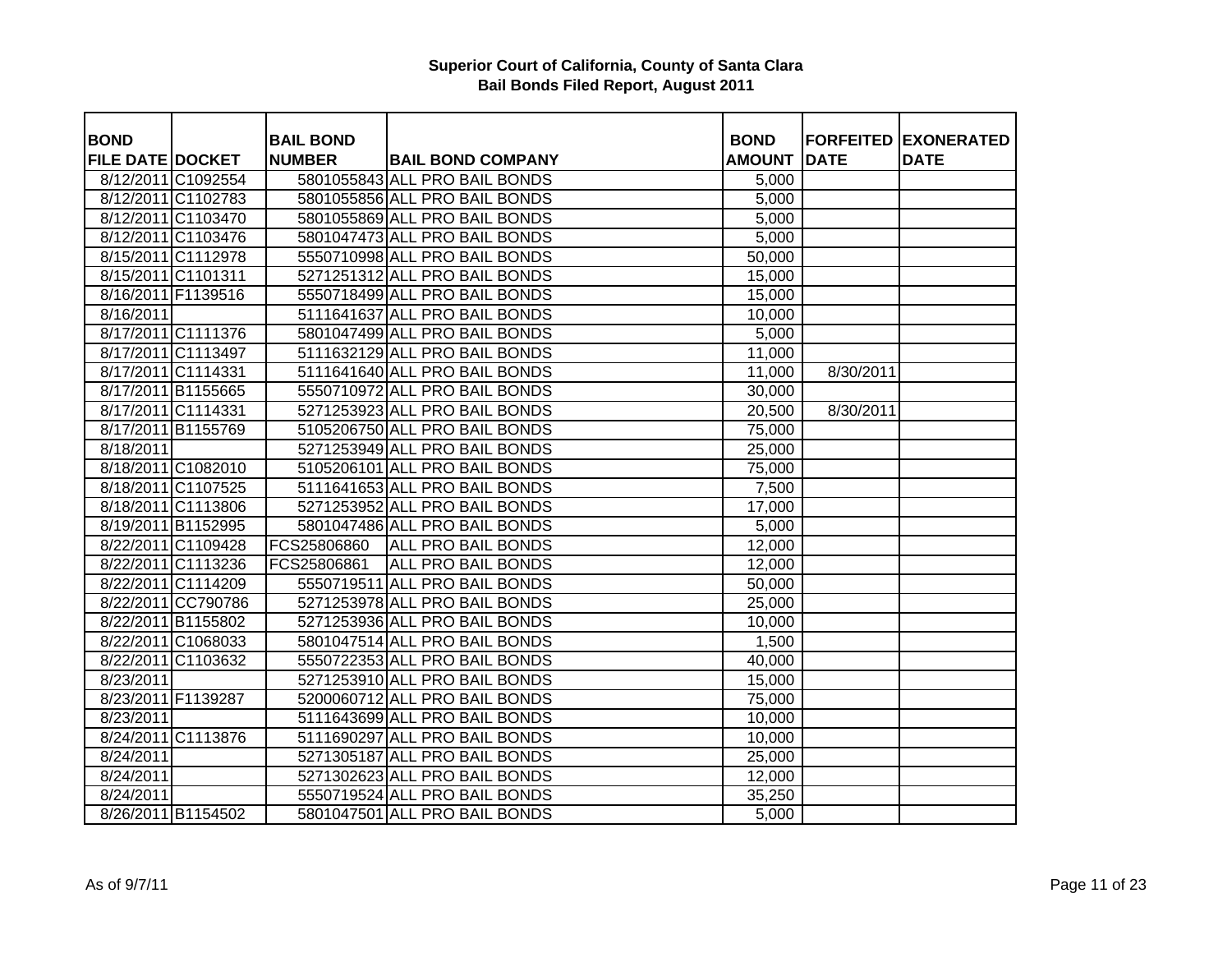| <b>BOND</b>             |                    | <b>BAIL BOND</b> |                                   | <b>BOND</b>   |             | <b>FORFEITED EXONERATED</b> |
|-------------------------|--------------------|------------------|-----------------------------------|---------------|-------------|-----------------------------|
| <b>FILE DATE DOCKET</b> |                    | <b>NUMBER</b>    | <b>BAIL BOND COMPANY</b>          | <b>AMOUNT</b> | <b>DATE</b> | <b>DATE</b>                 |
| 8/26/2011               |                    |                  | 5271305174 ALL PRO BAIL BONDS     | 25,000        |             |                             |
|                         | 8/29/2011 C1114200 |                  | 5105188540 ALL PRO BAIL BONDS     | 100,000       |             |                             |
| 8/29/2011               |                    |                  | 5111690309 ALL PRO BAIL BONDS     | 10,000        |             |                             |
| 8/29/2011               |                    |                  | 5271302636 ALL PRO BAIL BONDS     | 15,000        |             |                             |
|                         | 8/29/2011 C1114638 |                  | 5271302665 ALL PRO BAIL BONDS     | 25,000        |             |                             |
|                         | 8/29/2011 C1114406 |                  | 5550736303 ALL PRO BAIL BONDS     | 40,000        |             |                             |
|                         | 8/29/2011 C1114204 |                  | 5550736316 ALL PRO BAIL BONDS     | 30,000        |             |                             |
| 8/29/2011               |                    |                  | 5111690325 ALL PRO BAIL BONDS     | 10,000        |             |                             |
| 8/30/2011               |                    |                  | 5550736329 ALL PRO BAIL BONDS     | 35,000        |             |                             |
|                         | 8/30/2011 B1155792 |                  | 5801055898 ALL PRO BAIL BONDS     | 2,000         | 9/1/2011    |                             |
| 8/30/2011               |                    |                  | 5271302652 ALL PRO BAIL BONDS     | 25,000        |             |                             |
| 8/31/2011               |                    |                  | 5271266260 ALL PRO BAIL BONDS     | 25,000        |             |                             |
|                         | 8/31/2011 C1068046 |                  | 5801055900 ALL PRO BAIL BONDS     | 5,000         |             |                             |
|                         | 8/10/2011 C1109293 | IS30K114023      | <b>AMIGO BAIL BONDS</b>           | 5,000         |             |                             |
| $\overline{8}/11/2011$  |                    | IS50K68031       | <b>AMIGO BAIL BONDS</b>           | 50,000        |             |                             |
|                         | 8/29/2011 C1086580 | AS100786192      | ANDREW STERLING BAIL BONDS        | 100,000       |             |                             |
|                         | 8/29/2011 C1086580 | US100786192      | <b>ANDREW STERLING BAIL BONDS</b> | 100,000       |             |                             |
| 8/1/2011                |                    | T1050306043      | <b>BAD BOYS BAIL BONDS</b>        | 10,000        |             | 8/29/2011                   |
|                         | 8/1/2011 C1112756  | T5050292461      | <b>BAD BOYS BAIL BONDS</b>        | 40,000        |             |                             |
|                         | 8/1/2011 C1101384  | T2550302434      | <b>BAD BOYS BAIL BONDS</b>        | 20,000        |             |                             |
|                         | 8/1/2011 C1086537  | T5050292462      | <b>BAD BOYS BAIL BONDS</b>        | 50,000        |             |                             |
| 8/1/2011                | 211661             | T5050306090      | <b>BAD BOYS BAIL BONDS</b>        | 50,000        |             |                             |
|                         | 8/1/2011 C1112833  | T1050306047      | <b>BAD BOYS BAIL BONDS</b>        | 10,000        |             |                             |
|                         | 8/1/2011 C1113196  | T1050301500      | <b>BAD BOYS BAIL BONDS</b>        | 7,500         |             |                             |
|                         | 8/1/2011 C1071881  | T1050301499      | <b>BAD BOYS BAIL BONDS</b>        | 7,000         |             | 8/22/2011                   |
|                         | 8/1/2011 C1114641  | T2550302435      | <b>BAD BOYS BAIL BONDS</b>        | 16,000        |             |                             |
|                         | 8/1/2011 F1139717  | T2550301808      | <b>BAD BOYS BAIL BONDS</b>        | 11,000        |             |                             |
| 8/1/2011                |                    | T2550301807      | <b>BAD BOYS BAIL BONDS</b>        | 25,000        |             |                             |
|                         | 8/1/2011 C1101766  | T1050301502      | <b>BAD BOYS BAIL BONDS</b>        | 10,000        |             |                             |
|                         | 8/1/2011 C1112486  | T5050306903      | <b>BAD BOYS BAIL BONDS</b>        | 50,000        | 8/12/2011   |                             |
|                         | 8/1/2011 C1114169  | T1050301501      | <b>BAD BOYS BAIL BONDS</b>        | 10,000        |             |                             |
|                         | 8/2/2011 C1093055  | T550306685       | <b>BAD BOYS BAIL BONDS</b>        | 5,000         |             |                             |
|                         | 8/2/2011 C1113899  | T5050306088      | <b>BAD BOYS BAIL BONDS</b>        | 40,000        |             |                             |
|                         | 8/2/2011 F1139439  | T5050306904      | <b>BAD BOYS BAIL BONDS</b>        | 40,000        |             |                             |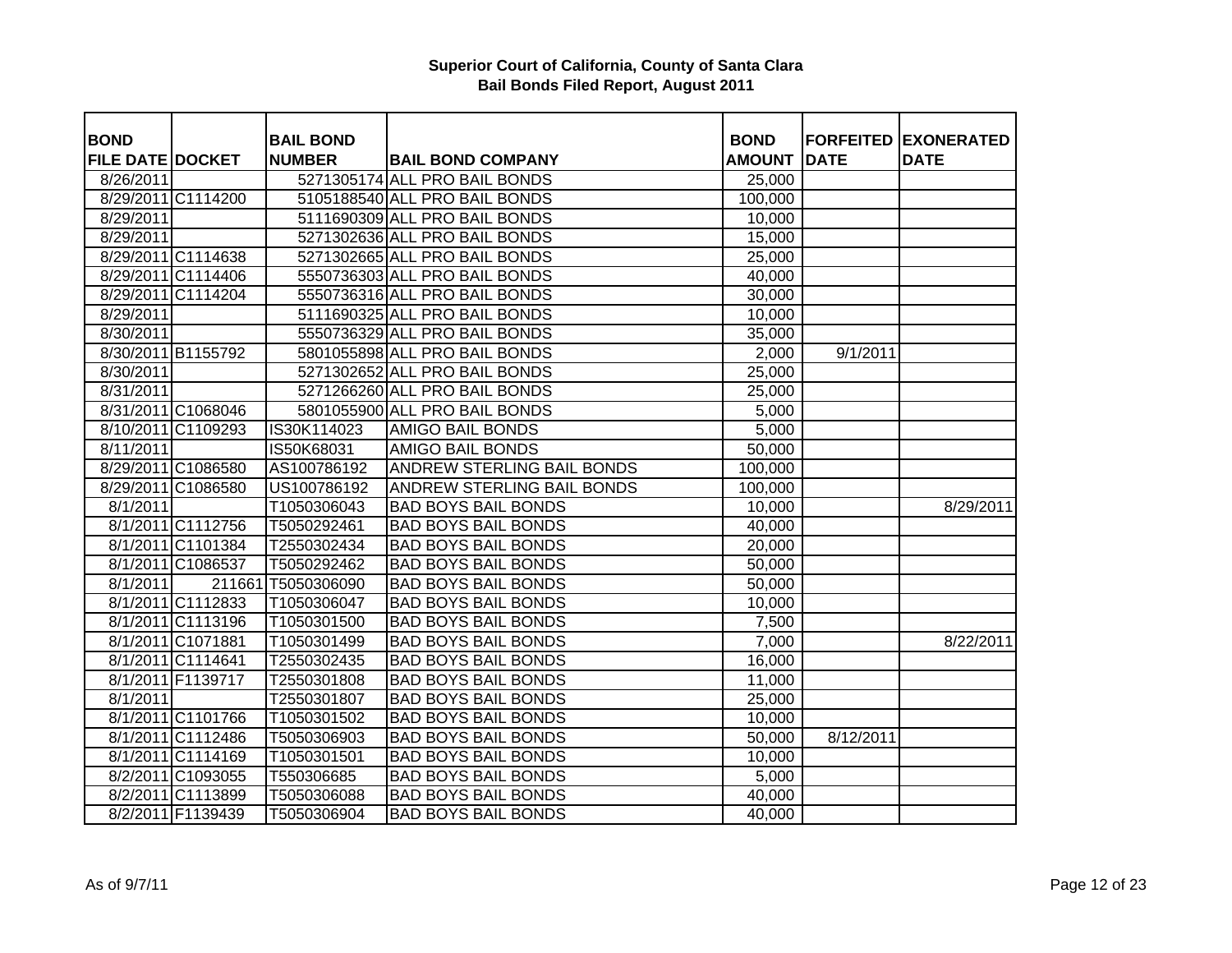| <b>BOND</b>             |                   | <b>BAIL BOND</b> |                            | <b>BOND</b>   |             | <b>FORFEITED EXONERATED</b> |
|-------------------------|-------------------|------------------|----------------------------|---------------|-------------|-----------------------------|
| <b>FILE DATE DOCKET</b> |                   | <b>NUMBER</b>    | <b>BAIL BOND COMPANY</b>   | <b>AMOUNT</b> | <b>DATE</b> | <b>DATE</b>                 |
|                         | 8/2/2011 C1113899 | T7550306739      | <b>BAD BOYS BAIL BONDS</b> | 40,000        |             |                             |
|                         | 8/2/2011 CC592876 | T550306686       | <b>BAD BOYS BAIL BONDS</b> | 5,000         |             |                             |
|                         | 8/2/2011 C1113899 | T5050306905      | <b>BAD BOYS BAIL BONDS</b> | 40,000        |             |                             |
|                         | 8/3/2011 F1036278 | T1050306037      | <b>BAD BOYS BAIL BONDS</b> | 10,000        |             | 8/25/2011                   |
|                         | 8/3/2011 C1105664 | T550306876       | <b>BAD BOYS BAIL BONDS</b> | 5,000         |             |                             |
|                         | 8/3/2011 CC505622 | T550306022       | <b>BAD BOYS BAIL BONDS</b> | 5,000         |             |                             |
| 8/3/2011                |                   | T1050306042      | <b>BAD BOYS BAIL BONDS</b> | 10,000        |             | 8/30/2011                   |
|                         | 8/4/2011 B1155402 | T10050306576     | <b>BAD BOYS BAIL BONDS</b> | 100,000       |             |                             |
| 8/4/2011                |                   | T1050306039      | <b>BAD BOYS BAIL BONDS</b> | 10,000        |             | 8/17/2011                   |
|                         | 8/4/2011 BB941112 | T550301951       | <b>BAD BOYS BAIL BONDS</b> | 5,000         |             |                             |
|                         | 8/4/2011 C1095136 | T1050306893      | <b>BAD BOYS BAIL BONDS</b> | 1,000         | 8/17/2011   |                             |
|                         | 8/5/2011 B1155243 | T10050302155     | <b>BAD BOYS BAIL BONDS</b> | 60,000        |             |                             |
|                         | 8/5/2011 BB407141 | T2550306062      | <b>BAD BOYS BAIL BONDS</b> | 25,000        |             |                             |
|                         | 8/5/2011 CC803689 | T550306683       | <b>BAD BOYS BAIL BONDS</b> | 5,000         |             |                             |
|                         | 8/5/2011 C1109900 | T550306681       | <b>BAD BOYS BAIL BONDS</b> | 5,000         |             |                             |
|                         | 8/5/2011 C1112463 | T550306684       | <b>BAD BOYS BAIL BONDS</b> | 5,000         |             |                             |
|                         | 8/5/2011 C1113723 | T550306959       | <b>BAD BOYS BAIL BONDS</b> | 1,000         |             |                             |
|                         | 8/8/2011 C1112834 | T2550306899      | <b>BAD BOYS BAIL BONDS</b> | 25,000        |             |                             |
|                         | 8/8/2011 C1073053 | T10050306577     | <b>BAD BOYS BAIL BONDS</b> | 30,000        |             |                             |
|                         | 8/8/2011 C1109279 | T550306958       | <b>BAD BOYS BAIL BONDS</b> | 5,000         |             |                             |
|                         | 8/8/2011 C1114183 | T2550306705      | <b>BAD BOYS BAIL BONDS</b> | 10,000        |             |                             |
|                         | 8/8/2011 C1114550 | T2550306620      | <b>BAD BOYS BAIL BONDS</b> | 25,000        |             |                             |
|                         | 8/8/2011 C1089779 | T5050307014      | <b>BAD BOYS BAIL BONDS</b> | 50,000        |             |                             |
|                         | 8/8/2011 C1113588 | T2550306619      | <b>BAD BOYS BAIL BONDS</b> | 11,000        |             |                             |
|                         | 8/8/2011 C1109099 | T550306591       | <b>BAD BOYS BAIL BONDS</b> | 5,000         |             |                             |
|                         | 8/8/2011 C1113649 | T2550306707      | <b>BAD BOYS BAIL BONDS</b> | 20,000        |             |                             |
|                         | 8/8/2011 C1111079 | T5050306737      | <b>BAD BOYS BAIL BONDS</b> | 30,000        |             |                             |
| 8/8/2011                |                   | T10050306579     | <b>BAD BOYS BAIL BONDS</b> | 100,000       |             | 9/1/2011                    |
|                         | 8/8/2011 C1114557 | T5050307016      | <b>BAD BOYS BAIL BONDS</b> | 30,000        |             |                             |
|                         | 8/8/2011 C1113190 | T1050306974      | <b>BAD BOYS BAIL BONDS</b> | 10,000        |             |                             |
| 8/8/2011                |                   | T2550306623      | <b>BAD BOYS BAIL BONDS</b> | 11,000        |             |                             |
|                         | 8/8/2011 C1109280 | T1050306973      | <b>BAD BOYS BAIL BONDS</b> | 5,000         |             | 8/10/2011                   |
|                         | 8/8/2011 C1105614 | T550306594       | <b>BAD BOYS BAIL BONDS</b> | 5,000         |             |                             |
|                         | 8/8/2011 F1138866 | T1050306041      | <b>BAD BOYS BAIL BONDS</b> | 6,000         |             |                             |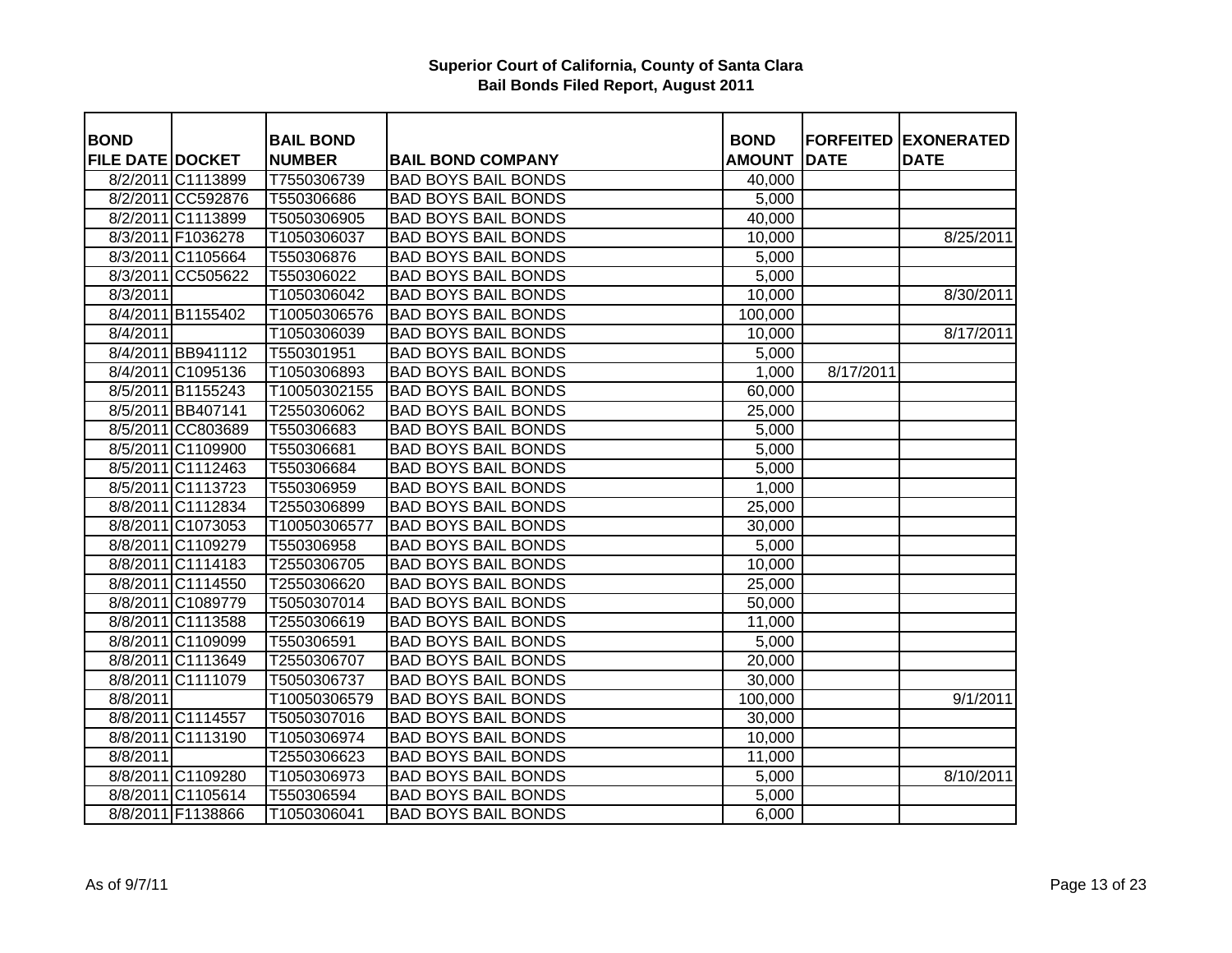| <b>BOND</b>             |                    | <b>BAIL BOND</b> |                            | <b>BOND</b>   |             | <b>FORFEITED EXONERATED</b> |
|-------------------------|--------------------|------------------|----------------------------|---------------|-------------|-----------------------------|
| <b>FILE DATE DOCKET</b> |                    | <b>NUMBER</b>    | <b>BAIL BOND COMPANY</b>   | <b>AMOUNT</b> | <b>DATE</b> | <b>DATE</b>                 |
|                         | 8/9/2011 C1113590  | T5050307015      | <b>BAD BOYS BAIL BONDS</b> | 50,000        |             |                             |
|                         | 8/9/2011 F1033966  | T1050306972      | <b>BAD BOYS BAIL BONDS</b> | 6,000         |             |                             |
|                         | 8/9/2011 B1155551  | T2550306065      | <b>BAD BOYS BAIL BONDS</b> | 25,000        |             |                             |
| 8/9/2011                |                    | T5050307012      | <b>BAD BOYS BAIL BONDS</b> | 30,000        |             |                             |
|                         | 8/9/2011 C1114569  | T1050306610      | <b>BAD BOYS BAIL BONDS</b> | 10,000        |             |                             |
|                         | 8/9/2011 B1155498  | T5050307013      | <b>BAD BOYS BAIL BONDS</b> | 35,000        |             |                             |
|                         | 8/10/2011 EE118790 | T7550307026      | <b>BAD BOYS BAIL BONDS</b> | 75,000        |             |                             |
| 8/10/2011               |                    | T550306595       | <b>BAD BOYS BAIL BONDS</b> | 5,000         |             |                             |
|                         | 8/10/2011 B1155076 | T1050306702      | <b>BAD BOYS BAIL BONDS</b> | 10,000        |             |                             |
|                         | 8/10/2011 C1113059 | T1050307244      | <b>BAD BOYS BAIL BONDS</b> | 10,000        |             |                             |
| 8/11/2011               |                    | T5050307193      | <b>BAD BOYS BAIL BONDS</b> | 25,000        |             |                             |
| 8/12/2011               |                    | T1050307243      | <b>BAD BOYS BAIL BONDS</b> | 10,000        |             |                             |
| 8/12/2011               |                    | T1050306701      | <b>BAD BOYS BAIL BONDS</b> | 10,000        |             |                             |
|                         | 8/12/2011 F1139168 | T5050306650      | <b>BAD BOYS BAIL BONDS</b> | 50,000        |             |                             |
|                         | 8/12/2011 C1091262 | T1005030729      | <b>BAD BOYS BAIL BONDS</b> | 100,000       |             |                             |
| $\sqrt{8}/15/2011$      |                    | T7550307477      | <b>BAD BOYS BAIL BONDS</b> | 61,000        |             |                             |
| 8/15/2011               |                    | T1050306614      | <b>BAD BOYS BAIL BONDS</b> | 10,000        |             |                             |
|                         | 8/15/2011 C1111391 | T1050306613      | <b>BAD BOYS BAIL BONDS</b> | 7,500         |             |                             |
| 8/15/2011               |                    | T2550306991      | <b>BAD BOYS BAIL BONDS</b> | 11,000        |             |                             |
|                         | 8/15/2011 C1114586 | T2550306897      | <b>BAD BOYS BAIL BONDS</b> | 10,000        |             |                             |
|                         | 8/15/2011 C1197992 | T1050307242      | <b>BAD BOYS BAIL BONDS</b> | 5,000         |             |                             |
| 8/15/2011               |                    | T2550306704      | <b>BAD BOYS BAIL BONDS</b> | 25,000        |             | 8/25/2011                   |
| 8/15/2011               |                    | T2550306992      | <b>BAD BOYS BAIL BONDS</b> | 15,000        |             |                             |
|                         | 8/15/2011 C1109615 | T5050307194      | <b>BAD BOYS BAIL BONDS</b> | 50,000        |             |                             |
|                         | 8/15/2011 C1109878 | T1050306611      | <b>BAD BOYS BAIL BONDS</b> | 10,000        |             |                             |
| 8/15/2011               |                    | T2550306064      | <b>BAD BOYS BAIL BONDS</b> | 15,000        |             |                             |
|                         | 8/15/2011 C1114696 | T1050306892      | <b>BAD BOYS BAIL BONDS</b> | 10,000        |             |                             |
|                         | 8/16/2011 CC773627 | T550306873       | <b>BAD BOYS BAIL BONDS</b> | 5,000         |             |                             |
|                         | 8/16/2011 F1138862 | T5050306652      | <b>BAD BOYS BAIL BONDS</b> | 35,000        |             |                             |
|                         | 8/16/2011 C1114643 | T2550306994      | <b>BAD BOYS BAIL BONDS</b> | 20,500        |             |                             |
|                         | 8/16/2011 C1114272 | T2550306993      | <b>BAD BOYS BAIL BONDS</b> | 11,000        |             |                             |
|                         | 8/16/2011 C1114643 | T2550306995      | <b>BAD BOYS BAIL BONDS</b> | 20,000        |             |                             |
|                         | 8/17/2011 B1045356 | T1050307234      | <b>BAD BOYS BAIL BONDS</b> | 10,000        |             |                             |
|                         | 8/17/2011 CC057566 | T2550306703      | <b>BAD BOYS BAIL BONDS</b> | 20,000        |             |                             |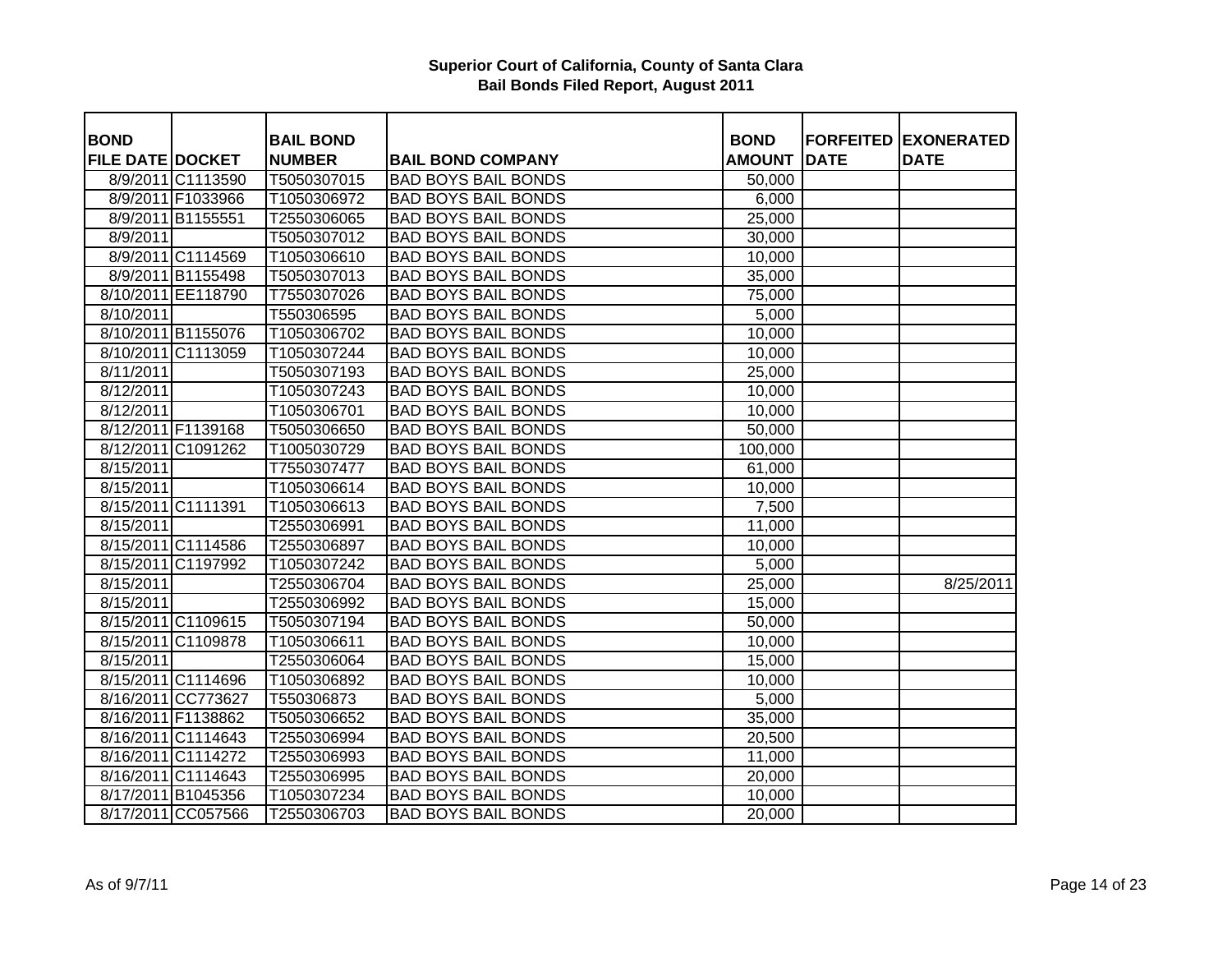| <b>BOND</b>             |                    | <b>BAIL BOND</b> |                            | <b>BOND</b>   |             | <b>FORFEITED EXONERATED</b> |
|-------------------------|--------------------|------------------|----------------------------|---------------|-------------|-----------------------------|
| <b>FILE DATE DOCKET</b> |                    | <b>NUMBER</b>    | <b>BAIL BOND COMPANY</b>   | <b>AMOUNT</b> | <b>DATE</b> | <b>DATE</b>                 |
|                         | 8/18/2011 C1111402 | T1050306890      | <b>BAD BOYS BAIL BONDS</b> | 10,000        |             |                             |
|                         | 8/18/2011 C1071525 | T550306597       | <b>BAD BOYS BAIL BONDS</b> | 5,000         |             |                             |
|                         | 8/18/2011 B1155242 | T550306872       | <b>BAD BOYS BAIL BONDS</b> | 5,000         |             |                             |
| 8/18/2011 C1114421      |                    | T550306871       | <b>BAD BOYS BAIL BONDS</b> | 1,000         |             |                             |
| 8/18/2011               |                    | T2550307186      | <b>BAD BOYS BAIL BONDS</b> | 20,000        |             | 8/31/2011                   |
|                         | 8/18/2011 CC778581 | T10050306752     | <b>BAD BOYS BAIL BONDS</b> | 100,000       |             |                             |
|                         | 8/19/2011 C1114184 | T2550307185      | <b>BAD BOYS BAIL BONDS</b> | 25,000        |             |                             |
|                         | 8/19/2011 C1199127 | T2550207184      | <b>BAD BOYS BAIL BONDS</b> | 25,000        |             |                             |
|                         | 8/19/2011 C1111247 | T10050307210     | <b>BAD BOYS BAIL BONDS</b> | 75,000        | 8/22/2011   |                             |
|                         | 8/22/2011 C1107024 | T1050306884      | <b>BAD BOYS BAIL BONDS</b> | 10,000        |             |                             |
|                         | 8/22/2011 C1108349 | T50050306924     | <b>BAD BOYS BAIL BONDS</b> | 200,000       |             |                             |
|                         | 8/22/2011 C1113674 | T20050307302     | <b>BAD BOYS BAIL BONDS</b> | 150,000       |             |                             |
| 8/22/2011               |                    | T2550307190      | <b>BAD BOYS BAIL BONDS</b> | 15,000        |             |                             |
| 8/22/2011               |                    | T550306956       | <b>BAD BOYS BAIL BONDS</b> | 5,000         |             |                             |
| 8/22/2011               |                    | T2550307189      | <b>BAD BOYS BAIL BONDS</b> | 17,000        |             |                             |
| 8/22/2011               |                    | T1050306885      | <b>BAD BOYS BAIL BONDS</b> | 10,000        |             |                             |
|                         | 8/22/2011 C1110819 | T1050306970      | <b>BAD BOYS BAIL BONDS</b> | 5,000         |             |                             |
|                         | 8/23/2011 C1114435 | T1050306977      | <b>BAD BOYS BAIL BONDS</b> | 10,000        |             |                             |
| 8/23/2011               |                    | T1050306971      | <b>BAD BOYS BAIL BONDS</b> | 5,000         |             |                             |
| 8/23/2011               |                    | T1050306889      | <b>BAD BOYS BAIL BONDS</b> | 10,000        |             |                             |
|                         | 8/24/2011 C1111000 | T2550307188      | <b>BAD BOYS BAIL BONDS</b> | 25,000        |             |                             |
| 8/25/2011               |                    | T1050307135      | <b>BAD BOYS BAIL BONDS</b> | 10,000        |             |                             |
|                         | 8/25/2011 C1113905 | T2550306626      | <b>BAD BOYS BAIL BONDS</b> | 20,000        |             |                             |
|                         | 8/26/2011 BB834919 | T1050307247      | <b>BAD BOYS BAIL BONDS</b> | 10,000        |             |                             |
|                         | 8/26/2011 B1155815 | T1050310692      | <b>BAD BOYS BAIL BONDS</b> | 10,000        |             |                             |
|                         | 8/29/2011 F1139629 | T1050306887      | <b>BAD BOYS BAIL BONDS</b> | 10,000        |             |                             |
|                         | 8/29/2011 C1086511 | T1050307245      | <b>BAD BOYS BAIL BONDS</b> | 10,000        |             |                             |
| 8/29/2011               |                    | T550307126       | <b>BAD BOYS BAIL BONDS</b> | 5,000         |             |                             |
|                         | 8/29/2011 CC962323 | T2550307254      | <b>BAD BOYS BAIL BONDS</b> | 25,000        |             |                             |
| 8/29/2011               |                    | T5050307474      | <b>BAD BOYS BAIL BONDS</b> | 30,000        |             |                             |
|                         | 8/29/2011 C1111086 | T2550307192      | <b>BAD BOYS BAIL BONDS</b> | 25,000        |             |                             |
| 8/29/2011               |                    | T2550307250      | <b>BAD BOYS BAIL BONDS</b> | 11,000        |             |                             |
| 8/29/2011               |                    | T2550307251      | <b>BAD BOYS BAIL BONDS</b> | 20,000        |             |                             |
|                         | 8/30/2011 B1154656 | T550307127       | <b>BAD BOYS BAIL BONDS</b> | 5,000         |             |                             |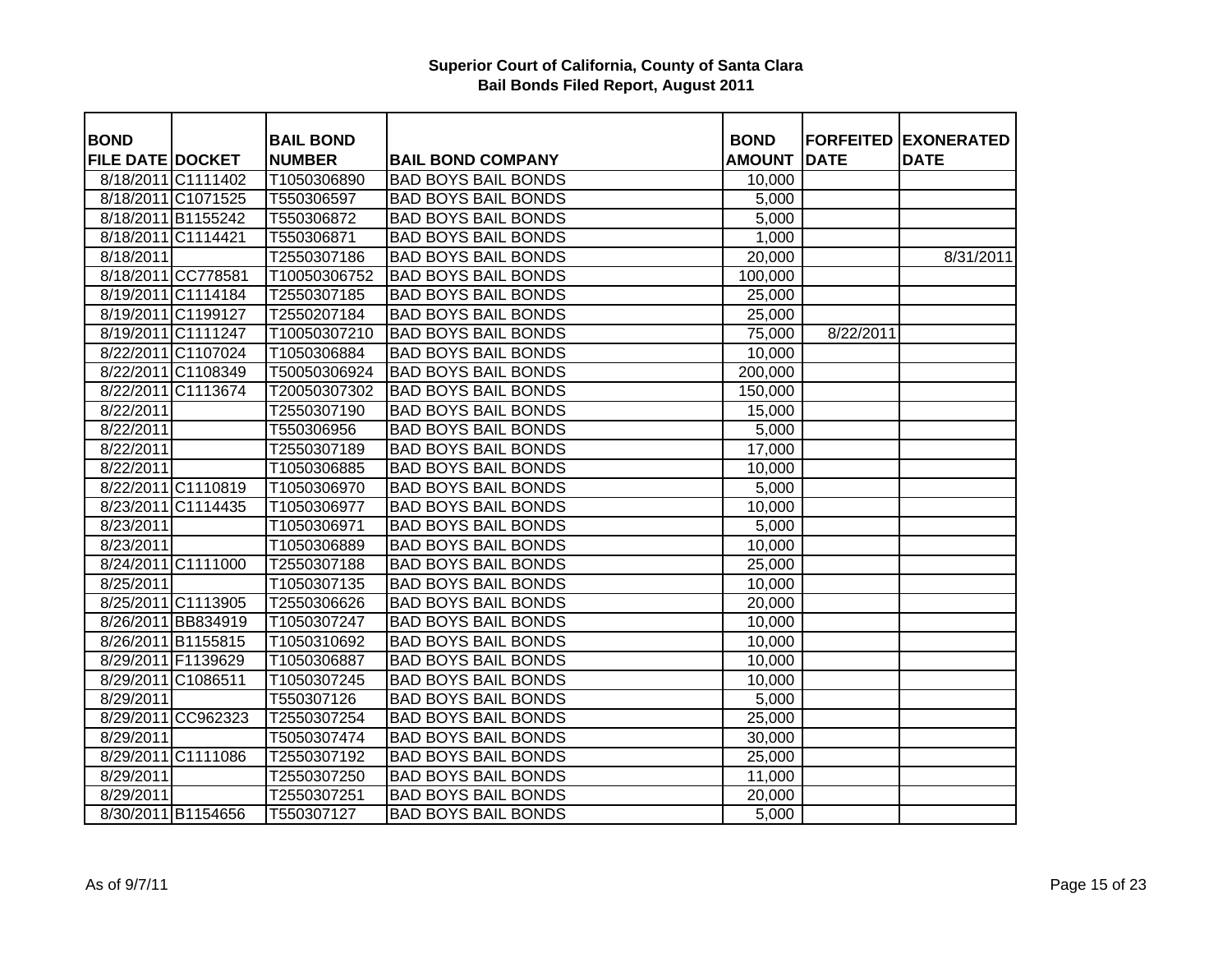| <b>BOND</b>             |                    | <b>BAIL BOND</b> |                                | <b>BOND</b>   | <b>FORFEITED</b> | <b>EXONERATED</b> |
|-------------------------|--------------------|------------------|--------------------------------|---------------|------------------|-------------------|
| <b>FILE DATE DOCKET</b> |                    | <b>NUMBER</b>    | <b>BAIL BOND COMPANY</b>       | <b>AMOUNT</b> | <b>DATE</b>      | <b>DATE</b>       |
| 8/30/2011               |                    | T1050307429      | <b>BAD BOYS BAIL BONDS</b>     | 10,000        |                  |                   |
|                         | 8/30/2011 B1155838 | T2550306896      | <b>BAD BOYS BAIL BONDS</b>     | 15,000        |                  |                   |
| 8/30/2011               |                    | T2550307437      | <b>BAD BOYS BAIL BONDS</b>     | 10,000        |                  |                   |
|                         | 8/30/2011 C1110075 | T1050306976      | <b>BAD BOYS BAIL BONDS</b>     | 7,500         |                  |                   |
| 8/30/2011               |                    | T2550306624      | <b>BAD BOYS BAIL BONDS</b>     | 10,000        |                  |                   |
|                         | 8/30/2011 C1110283 | T55036601        | <b>BAD BOYS BAIL BONDS</b>     | 5,000         |                  |                   |
|                         | 8/30/2011 F1139768 | T2550307438      | <b>BAD BOYS BAIL BONDS</b>     | 10,500        |                  |                   |
| 8/30/2011               |                    | T1050307431      | <b>BAD BOYS BAIL BONDS</b>     | 1,000         |                  |                   |
| 8/30/2011 C1102111      |                    | T1050307430      | <b>BAD BOYS BAIL BONDS</b>     | 5,000         |                  |                   |
| 8/31/2011               |                    | T1050307434      | <b>BAD BOYS BAIL BONDS</b>     | 5,000         |                  |                   |
|                         | 8/31/2011 C1112930 | T7550310825      | <b>BAD BOYS BAIL BONDS</b>     | 75,000        |                  |                   |
|                         | 8/15/2011 C1114075 | FC25793451       | <b>BAIL GENIE BAIL BONDS</b>   | 25,000        |                  |                   |
|                         | 8/1/2011 CC893060  | FCS10804716      | <b>BAIL HOTLINE BAIL BONDS</b> | 10,000        |                  | 8/2/2011          |
| 8/1/2011                |                    | FCS25805891      | <b>BAIL HOTLINE BAIL BONDS</b> | 25,000        |                  | 8/15/2011         |
|                         | 8/1/2011 C1113697  | FCS50808519      | <b>BAIL HOTLINE BAIL BONDS</b> | 40,000        |                  |                   |
|                         | 8/2/2011 C1112477  | FCS50808522      | <b>BAIL HOTLINE BAIL BONDS</b> | 15,000        |                  |                   |
|                         | 8/3/2011 C1110259  | FCS25806599      | <b>BAIL HOTLINE BAIL BONDS</b> | 25,000        | 8/16/2011        | 8/18/2011         |
|                         | 8/5/2011 B1155622  | FCS10805369      | <b>BAIL HOTLINE BAIL BONDS</b> | 10,000        |                  |                   |
|                         | 8/5/2011 C1199537  | FCS10805367      | <b>BAIL HOTLINE BAIL BONDS</b> | 10,000        |                  |                   |
|                         | 8/5/2011 B1155622  | FCS10805374      | <b>BAIL HOTLINE BAIL BONDS</b> | 10,000        |                  |                   |
|                         | 8/8/2011 C1113968  | FCS25806598      | <b>BAIL HOTLINE BAIL BONDS</b> | 20,000        |                  |                   |
|                         | 8/8/2011 C1112445  | FCS50808713      | <b>BAIL HOTLINE BAIL BONDS</b> | 50,000        |                  |                   |
|                         | 8/8/2011 C1106017  | FCS10805372      | <b>BAIL HOTLINE BAIL BONDS</b> | 2,000         |                  |                   |
|                         | 8/8/2011 C1113351  | FCS25806596      | <b>BAIL HOTLINE BAIL BONDS</b> | 12,000        |                  | 8/30/2011         |
|                         | 8/8/2011 C1101820  | FCS10805373      | <b>BAIL HOTLINE BAIL BONDS</b> | 1,000         |                  |                   |
|                         | 8/9/2011 B1154066  | FCS10805371      | <b>BAIL HOTLINE BAIL BONDS</b> | 10,000        |                  |                   |
|                         | 8/9/2011 CC931116  | FCS25806720      | <b>BAIL HOTLINE BAIL BONDS</b> | 20,000        |                  |                   |
|                         | 8/11/2011 C1113347 | FCS100775905     | <b>BAIL HOTLINE BAIL BONDS</b> | 100,000       |                  |                   |
|                         | 8/12/2011 F1136828 | FCS25806567      | <b>BAIL HOTLINE BAIL BONDS</b> | 5,000         |                  |                   |
| 8/12/2011 F1036401      |                    | FCS25806595      | <b>BAIL HOTLINE BAIL BONDS</b> | 25,000        |                  |                   |
|                         | 8/12/2011 C1112878 | FCS100793226     | <b>BAIL HOTLINE BAIL BONDS</b> | 75,000        | 8/12/2011        | 8/18/2011         |
|                         | 8/12/2011 B1155602 | FCS50808717      | <b>BAIL HOTLINE BAIL BONDS</b> | 30,000        |                  |                   |
|                         | 8/16/2011 C1113407 | FCS250810405     | <b>BAIL HOTLINE BAIL BONDS</b> | 150,000       |                  |                   |
|                         | 8/16/2011 C1114076 | FCS10805650      | <b>BAIL HOTLINE BAIL BONDS</b> | 5,000         |                  | 8/29/2011         |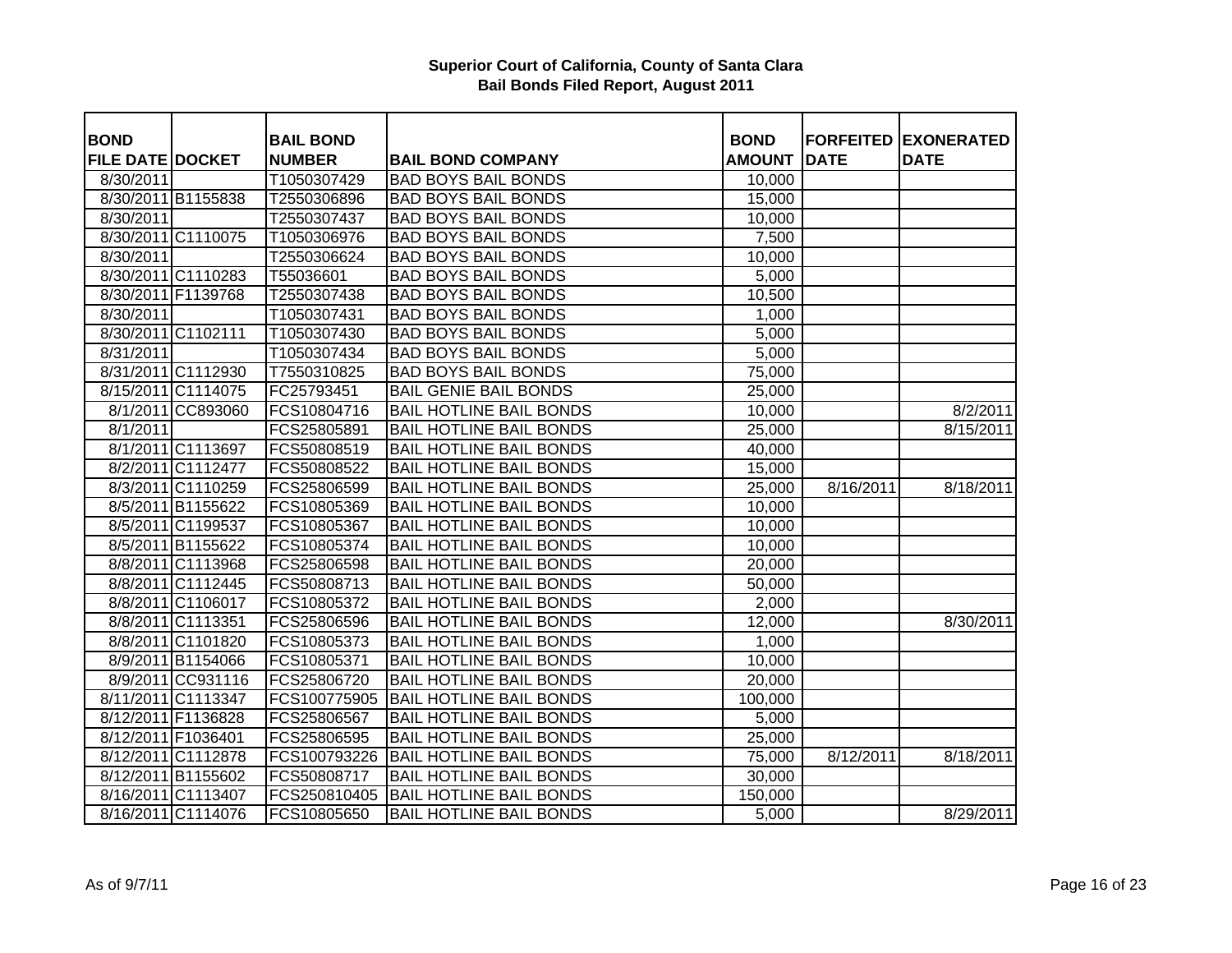| <b>BOND</b>             |                    | <b>BAIL BOND</b> |                                   | <b>BOND</b>   |             | <b>FORFEITED EXONERATED</b> |
|-------------------------|--------------------|------------------|-----------------------------------|---------------|-------------|-----------------------------|
| <b>FILE DATE DOCKET</b> |                    | <b>NUMBER</b>    | <b>BAIL BOND COMPANY</b>          | <b>AMOUNT</b> | <b>DATE</b> | <b>DATE</b>                 |
|                         | 8/18/2011 C1110152 | FCS25806603      | <b>BAIL HOTLINE BAIL BONDS</b>    | 25,000        |             |                             |
| 8/18/2011               |                    | FCS25806859      | <b>BAIL HOTLINE BAIL BONDS</b>    | 16,000        |             |                             |
| 8/22/2011               |                    | FCS25806862      | <b>BAIL HOTLINE BAIL BONDS</b>    | 25,000        |             |                             |
| 8/22/2011               |                    | FCS50809750      | <b>BAIL HOTLINE BAIL BONDS</b>    | 20,000        |             |                             |
|                         | 8/22/2011 C1108884 | FCS25806864      | <b>BAIL HOTLINE BAIL BONDS</b>    | 25,000        |             |                             |
| 8/22/2011               |                    | FCS25806863      | <b>BAIL HOTLINE BAIL BONDS</b>    | 15,000        |             |                             |
|                         | 8/23/2011 F1139148 | FCS10805754      | <b>BAIL HOTLINE BAIL BONDS</b>    | 5,000         |             | 8/26/2011                   |
|                         | 8/23/2011 C1113826 | FCS50809752      | <b>BAIL HOTLINE BAIL BONDS</b>    | 25,000        |             |                             |
|                         | 8/24/2011 C1102809 | FCS25806857      | <b>BAIL HOTLINE BAIL BONDS</b>    | 5,000         |             |                             |
|                         | 8/24/2011 C1109590 | FCS10805651      | <b>BAIL HOTLINE BAIL BONDS</b>    | 10,000        | 9/1/2011    |                             |
|                         | 8/29/2011 C1095657 | FCS50808170      | <b>BAIL HOTLINE BAIL BONDS</b>    | 40,000        |             |                             |
|                         | 8/29/2011 C1107122 | FCS10805796      | <b>BAIL HOTLINE BAIL BONDS</b>    | 5,000         |             |                             |
|                         | 8/29/2011 C1108404 | FCS10805793      | <b>BAIL HOTLINE BAIL BONDS</b>    | 5,000         |             |                             |
| 8/29/2011               |                    | FCS25807005      | <b>BAIL HOTLINE BAIL BONDS</b>    | 25,000        |             |                             |
| 8/30/2011               |                    | FCS25807004      | <b>BAIL HOTLINE BAIL BONDS</b>    | 25,000        |             |                             |
|                         | 8/26/2011 C1092290 | FCS25795563      | <b>BAIL NOW BAIL BONDS</b>        | 10,000        |             |                             |
|                         | 8/18/2011 C1103307 | A5000534781      | <b>BESHEARS BAIL BONDS</b>        | 50,000        |             |                             |
|                         | 8/16/2011 CC762901 | AS25199829       | BEVERLY NELSON BAIL BONDS         | 25,000        |             |                             |
|                         | 8/4/2011 B1155285  | S1001698113      | <b>BIG LEE BAIL BONDS</b>         | 10,000        |             |                             |
| 8/4/2011                |                    |                  | 5271292391 BODYGUARD BAIL BONDS   | 10,000        |             | 8/16/2011                   |
|                         | 8/8/2011 C1111537  |                  | 5800936310 BODYGUARD BAIL BONDS   | 5,000         |             |                             |
| 8/17/2011               |                    |                  | 5105202062 BODYGUARD BAIL BONDS   | 10,000        |             | 8/30/2011                   |
| 8/22/2011               |                    |                  | 5800956439 BODYGUARD BAIL BONDS   | 3,000         |             |                             |
| 8/22/2011               |                    |                  | 5111673450 BODYGUARD BAIL BONDS   | 10,000        |             |                             |
| 8/30/2011               |                    |                  | 5801056358 BOND GIRLS BAIL BONDS  | 5,000         |             |                             |
|                         | 8/30/2011 F1136812 |                  | 5105202257 BOND GIRLS BAIL BONDS  | 6,000         |             |                             |
|                         | 8/5/2011 B1154758  | IS30K105411      | <b>BUFFY SPARACINO BAIL BONDS</b> | 5,000         |             |                             |
| 8/5/2011                |                    | IS30K104990      | <b>BUFFY SPARACINO BAIL BONDS</b> | 25,000        |             | 9/1/2011                    |
| 8/22/2011               |                    | IS30K107429      | <b>BUFFY SPARACINO BAIL BONDS</b> | 7,000         |             |                             |
| 8/26/2011               |                    | IS50K63253       | <b>BUFFY SPARACINO BAIL BONDS</b> | 50,000        |             |                             |
|                         | 8/26/2011 C1110703 | IS30K107471      | <b>BUFFY SPARACINO BAIL BONDS</b> | 5,000         |             |                             |
|                         | 8/4/2011 C1113991  | AS50153511       | <b>DIAZ BROS BAIL BONDS</b>       | 10,000        |             |                             |
|                         | 8/1/2011 B1155768  | 2011DD009760     | <b>DISCREET BAIL BONDS</b>        | 50,000        |             |                             |
| 8/15/2011               |                    | 2011BB026638     | <b>DISCREET BAIL BONDS</b>        | 10,000        |             |                             |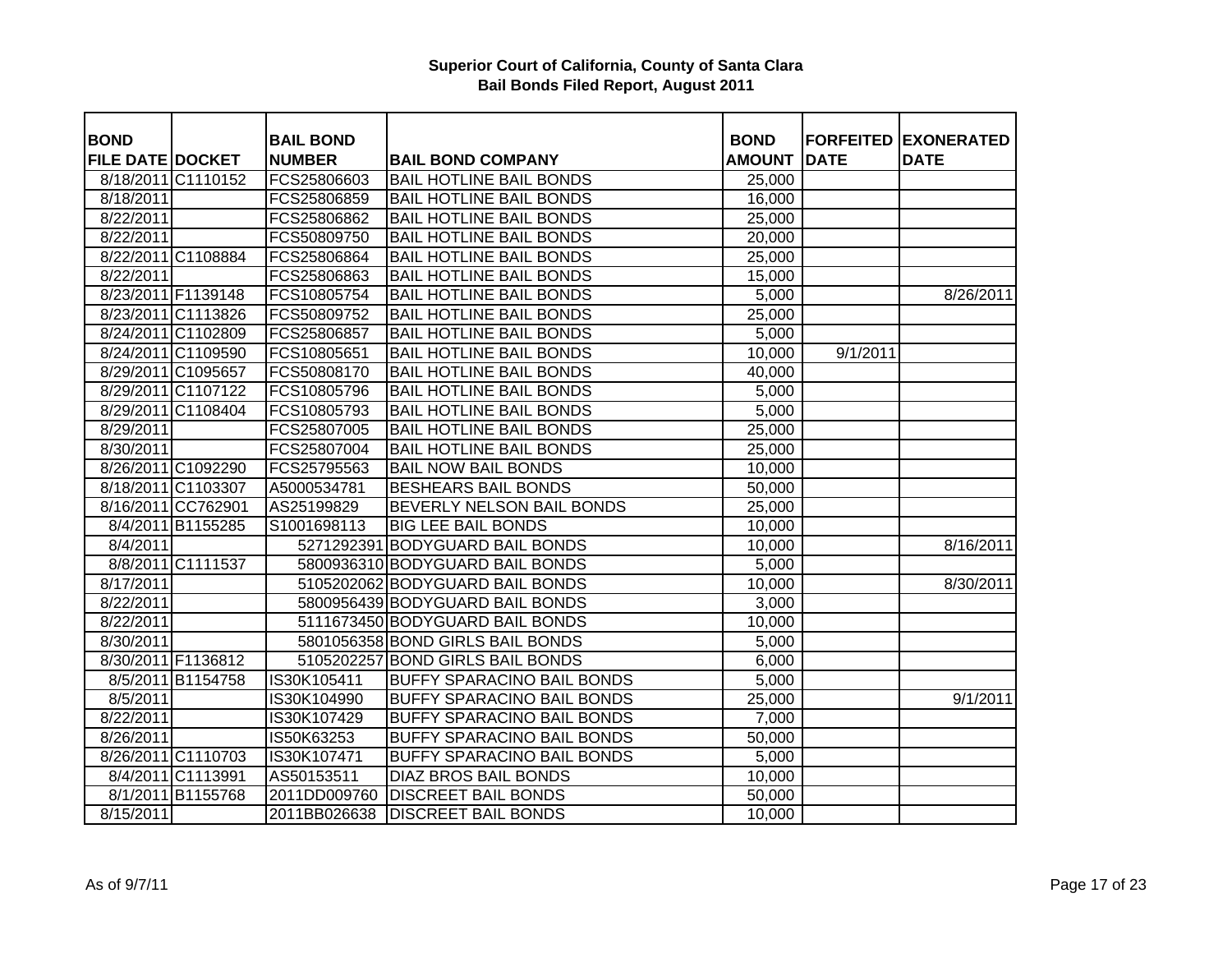| <b>BOND</b>             |                                        | <b>BAIL BOND</b> |                                                              | <b>BOND</b>   |             | <b>FORFEITED EXONERATED</b> |
|-------------------------|----------------------------------------|------------------|--------------------------------------------------------------|---------------|-------------|-----------------------------|
| <b>FILE DATE DOCKET</b> |                                        | <b>NUMBER</b>    | <b>BAIL BOND COMPANY</b>                                     | <b>AMOUNT</b> | <b>DATE</b> | <b>DATE</b>                 |
|                         | 8/17/2011 C1114285                     | 2011DD008677     | <b>DISCREET BAIL BONDS</b>                                   | 35,000        |             |                             |
|                         | 8/19/2011 C1110114                     | 2011EE002627     | <b>DISCREET BAIL BONDS</b>                                   | 10,000        |             |                             |
| $\frac{8}{26}$ /2011    |                                        |                  | 2011DD004995 DISCREET BAIL BONDS                             | 35,000        |             |                             |
|                         | 8/30/2011 C1111545                     |                  | 2011AA053497 DISCREET BAIL BONDS                             | 5,000         |             |                             |
| 8/8/2011                |                                        | 2011BB013514     | ED MUMBERT BAIL BONDS                                        | 6,000         |             |                             |
| 8/11/2011               |                                        |                  | 2011DD007242 ED MUMBERT BAIL BONDS                           | 50,000        |             |                             |
|                         | 8/17/2011 C1113595                     |                  | 2011BB013515  ED MUMBERT BAIL BONDS                          | 10,000        |             |                             |
|                         | 8/25/2011 C1093653                     |                  | 2011BB013518 ED MUMBERT BAIL BONDS                           | 10,000        |             |                             |
| 8/29/2011               |                                        |                  | 2011CC015802 ED MUMBERT BAIL BONDS                           | 25,000        |             |                             |
| 8/30/2011               |                                        |                  | 2011BB013519 ED MUMBERT BAIL BONDS                           | 10,000        |             |                             |
|                         | 8/2/2011 F1034767                      |                  | 5801053018 EIGHT BALL BAIL BONDS                             | 5,000         |             |                             |
|                         | 8/4/2011 FF091500                      |                  | 5111649013 EIGHT BALL BAIL BONDS                             | 10,000        |             |                             |
|                         | 8/4/2011 C1112595                      |                  | 5550721806 EIGHT BALL BAIL BONDS                             | 30,000        |             |                             |
| 8/12/2011               |                                        |                  | 5105205740 EIGHT BALL BAIL BONDS                             | 10,000        |             |                             |
|                         | 8/18/2011 F1139305                     |                  | 5801082702 EIGHT BALL BAIL BONDS                             | 5,000         |             |                             |
|                         | 8/1/2011 C1109465                      | S2501670498      | <b>ESTER GREEN BAIL BONDS</b>                                | 5,000         |             |                             |
|                         | 8/8/2011 CC465657                      | IS15K198914      | <b>FRANK CALABRETTA BAIL BONDS</b>                           | 10,000        |             |                             |
|                         | 8/29/2011 C1199833                     |                  | 5111625334 GOLD COUNTRY BAIL BONDS                           | 10,000        |             |                             |
|                         | 8/4/2011 C1112754                      | FCS10793449      | <b>GOODFELLAS BAIL BONDS</b>                                 | 10,000        |             |                             |
|                         | 8/1/2011 C1066372                      |                  | 5271296344 JAKE'S BAIL BONDS                                 | 10,000        |             |                             |
|                         |                                        |                  | 5105198646 JAKE'S BAIL BONDS                                 |               |             | 8/1/2011                    |
|                         | 8/1/2011 B1155125                      |                  |                                                              | 50,000        |             |                             |
|                         | 8/1/2011 B1155261<br>8/2/2011 F1139523 |                  | 5111670222 JAKE'S BAIL BONDS<br>5271295251 JAKE'S BAIL BONDS | 10,000        |             | 8/11/2011<br>8/30/2011      |
|                         | 8/5/2011 C1114078                      |                  | 5105172794 JAKE'S BAIL BONDS                                 | 10,000        |             |                             |
|                         | 8/12/2011 C1114274                     |                  | 5271297565 JAKE'S BAIL BONDS                                 | 95,000        |             |                             |
|                         | 8/16/2011 C1114077                     |                  | 5271299655 JAKE'S BAIL BONDS                                 | 25,000        |             |                             |
|                         | 8/17/2011 C1109945                     |                  | 5271299642 JAKE'S BAIL BONDS                                 | 10,000        |             |                             |
|                         |                                        |                  | 5111684230 JAKE'S BAIL BONDS                                 | 10,000        |             |                             |
|                         | 8/17/2011 C1110952                     |                  | 5271308245 JAKE'S BAIL BONDS                                 | 10,000        |             |                             |
| 8/26/2011               |                                        |                  |                                                              | 25,000        |             |                             |
| 8/29/2011               |                                        |                  | 5271305202 JAKE'S BAIL BONDS                                 | 25,000        |             |                             |
|                         | 8/31/2011 CC812380                     |                  | 5271308175 JAKE'S BAIL BONDS                                 | 10,000        |             |                             |
|                         | 8/31/2011 C1111340                     |                  | 5271308162 JAKE'S BAIL BONDS                                 | 10,000        |             |                             |
| 8/8/2011                |                                        | S5001711476      | JEFFIE/SPARKLE BAIL BONDS                                    | 21,000        |             | 8/30/2011                   |
|                         | 8/16/2011 C1112424                     | AUL2080474       | KEITH CARTER BAIL BONDS                                      | 25,000        |             |                             |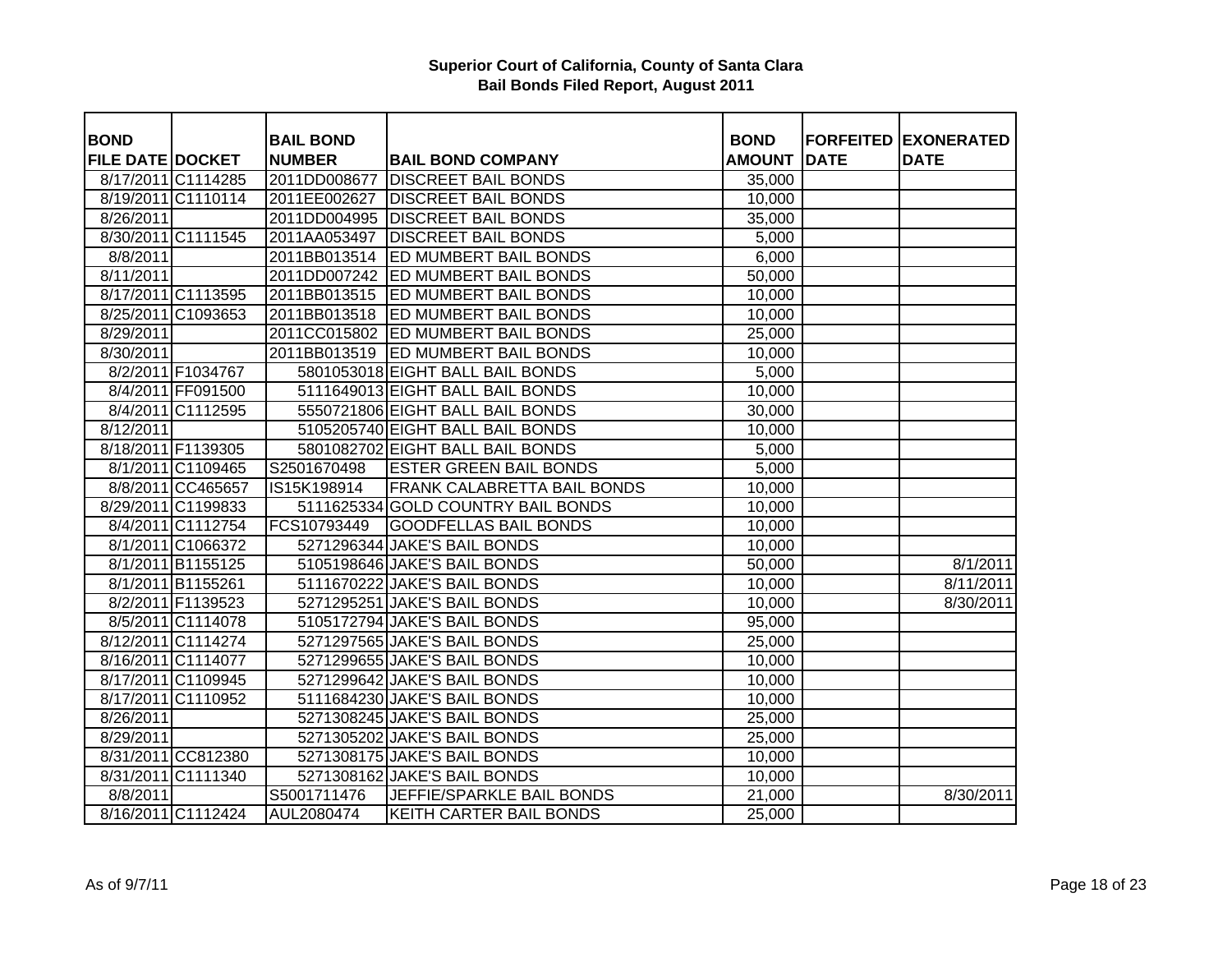| <b>BOND</b>             |                    | <b>BAIL BOND</b> |                                  | <b>BOND</b>   |             | <b>FORFEITED EXONERATED</b> |
|-------------------------|--------------------|------------------|----------------------------------|---------------|-------------|-----------------------------|
| <b>FILE DATE DOCKET</b> |                    | <b>NUMBER</b>    | <b>BAIL BOND COMPANY</b>         | <b>AMOUNT</b> | <b>DATE</b> | <b>DATE</b>                 |
|                         | 8/4/2011 C1113901  | S2501672071      | <b>KELLY'S BAIL BONDS</b>        | 12,000        |             |                             |
|                         | 8/8/2011 C1079189  | S5001646247      | <b>KELLY'S BAIL BONDS</b>        | 5,000         |             |                             |
|                         | 8/1/2011 C1114438  | S2501672259      | <b>LATINO BAIL BONDS</b>         | 20,000        |             |                             |
| 8/11/2011               |                    |                  | 5271300463 LATINO BAIL BONDS     | 10,000        |             |                             |
|                         | 8/16/2011 C1094235 | S5001646366      | <b>LATINO BAIL BONDS</b>         | 35,000        |             |                             |
|                         | 8/17/2011 CC786344 | S0501650680      | <b>LATINO BAIL BONDS</b>         | 5,000         |             |                             |
|                         | 8/31/2011 C1111663 | S0501650681      | <b>LATINO BAIL BONDS</b>         | 5,000         |             |                             |
|                         | 8/9/2011 C1113752  | S1001741767      | <b>LAWRENCE REESE BAIL BONDS</b> | 10,000        |             |                             |
| 8/5/2011                |                    |                  | 5111679931 LE BAIL BONDS         | 10,000        |             | 8/31/2011                   |
| 8/8/2011                |                    |                  | 5271230340 LE BAIL BONDS         | 15,000        |             |                             |
|                         | 8/10/2011 C1108845 |                  | 2011BB020375   LE BAIL BONDS     | 5,000         |             |                             |
|                         | 8/10/2011 C1109248 |                  | 2011BB020376   LE BAIL BONDS     | 5,000         |             |                             |
|                         | 8/15/2011 C1113820 |                  | 5105184766 LE BAIL BONDS         | 75,000        |             |                             |
| 8/15/2011               |                    |                  | 5111629134 LE BAIL BONDS         | 10,000        |             | 8/26/2011                   |
|                         | 8/18/2011 C1114067 |                  | 5200062381 LE BAIL BONDS         | 200,000       |             |                             |
|                         | 8/18/2011 C1114067 |                  | 5550720627 LE BAIL BONDS         | 55,000        |             |                             |
|                         | 8/19/2011 C1089854 |                  | 5550720669 LE BAIL BONDS         | 50,000        |             |                             |
|                         | 8/24/2011 C1110604 |                  | 2011BB026145   LE BAIL BONDS     | 5,000         |             |                             |
|                         | 8/29/2011 C1089666 |                  | 2011DD005607 LE BAIL BONDS       | 40,000        |             |                             |
| 8/29/2011               |                    |                  | 5550735760 LE BAIL BONDS         | 35,000        |             |                             |
|                         | 8/29/2011 C1114406 |                  | 5550736910 LE BAIL BONDS         | 36,000        |             |                             |
| 8/29/2011               |                    |                  | 5111646520 LE BAIL BONDS         | 10,000        |             |                             |
|                         | 8/30/2011 C1111331 |                  | 2011BB016103  LE BAIL BONDS      | 5,000         |             |                             |
|                         | 8/1/2011 C1095744  |                  | 5105200901 LUNA BAIL BONDS       | 40,000        |             |                             |
|                         | 8/1/2011 C1112670  |                  | 5111588200 LUNA BAIL BONDS       | 10,000        |             |                             |
|                         | 8/1/2011 C1112755  |                  | 5550701208 LUNA BAIL BONDS       | 25,000        |             |                             |
|                         | 8/1/2011 C1113653  |                  | 5271297552 LUNA BAIL BONDS       | 20,250        | 8/29/2011   |                             |
|                         | 8/2/2011 C1113899  |                  | 5550732970 LUNA BAIL BONDS       | 41,000        |             |                             |
|                         | 8/2/2011 F1139439  |                  | 5271239877 LUNA BAIL BONDS       | 20,000        |             |                             |
|                         | 8/2/2011 F1139439  |                  | 5271281355 LUNA BAIL BONDS       | 20,000        |             |                             |
|                         | 8/3/2011 CC439510  |                  | 5271280163 LUNA BAIL BONDS       | 20,000        |             |                             |
|                         | 8/3/2011 F1139484  |                  | 5111675508 LUNA BAIL BONDS       | 10,000        |             |                             |
| 8/4/2011                |                    |                  | 5111640317 LUNA BAIL BONDS       | 10,000        |             | 8/30/2011                   |
| 8/4/2011                |                    |                  | 5271289616 LUNA BAIL BONDS       | 25,000        |             | 8/17/2011                   |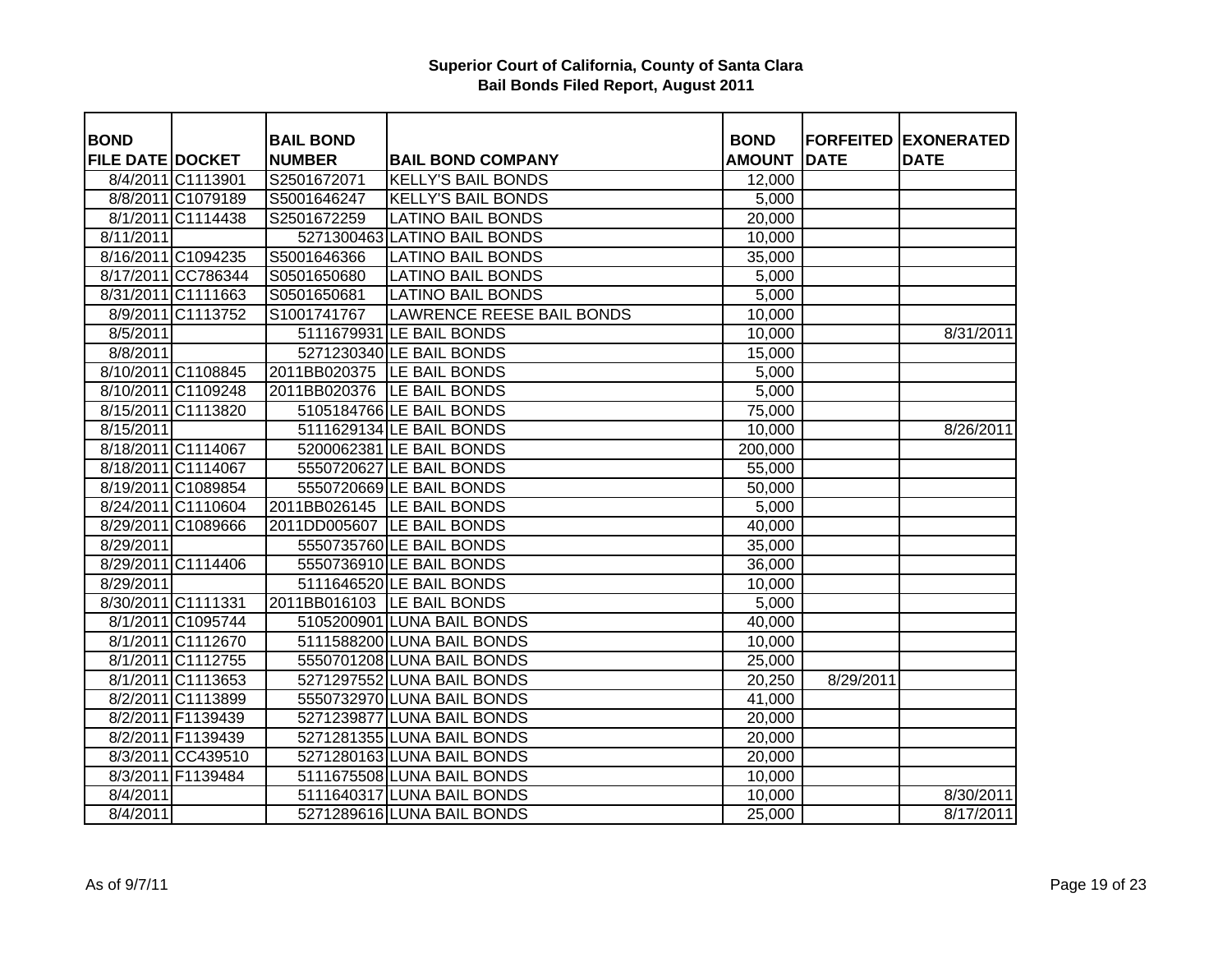| <b>BOND</b>             |                    | <b>BAIL BOND</b> |                            | <b>BOND</b>   |             | <b>FORFEITED EXONERATED</b> |
|-------------------------|--------------------|------------------|----------------------------|---------------|-------------|-----------------------------|
| <b>FILE DATE DOCKET</b> |                    | <b>NUMBER</b>    | <b>BAIL BOND COMPANY</b>   | <b>AMOUNT</b> | <b>DATE</b> | <b>DATE</b>                 |
| 8/5/2011                |                    |                  | 5550732008 LUNA BAIL BONDS | 45,000        |             |                             |
| 8/8/2011                |                    |                  | 5271300450 LUNA BAIL BONDS | 25,000        |             |                             |
| 8/8/2011                |                    |                  | 5111684652 LUNA BAIL BONDS | 10,000        |             | 8/19/2011                   |
|                         | 8/8/2011 C1114165  |                  | 5271300489 LUNA BAIL BONDS | 25,000        |             |                             |
|                         | 8/9/2011 B1155546  |                  | 5271300517 LUNA BAIL BONDS | 25,000        | 8/19/2011   |                             |
| 8/9/2011                |                    |                  | 5271300476 LUNA BAIL BONDS | 25,000        |             |                             |
|                         | 8/9/2011 C1113251  |                  | 5800908467 LUNA BAIL BONDS | 5,000         | 8/22/2011   |                             |
|                         | 8/10/2011 C1197416 |                  | 5801081002 LUNA BAIL BONDS | 5,000         |             |                             |
|                         | 8/10/2011 C1199600 |                  | 5111684665 LUNA BAIL BONDS | 10,000        |             |                             |
|                         | 8/10/2011 F1033148 |                  | 5550737946 LUNA BAIL BONDS | 50,000        |             |                             |
|                         | 8/10/2011 F1139492 |                  | 5271300520 LUNA BAIL BONDS | 10,000        |             |                             |
|                         | 8/11/2011 C1113126 |                  | 5271300492 LUNA BAIL BONDS | 25,000        |             |                             |
|                         | 8/12/2011 C1103096 |                  | 5550737975 LUNA BAIL BONDS | 50,000        |             |                             |
|                         | 8/15/2011 C1111513 |                  | 5105207885 LUNA BAIL BONDS | 80,000        |             |                             |
|                         | 8/15/2011 C1114217 |                  | 5550737988 LUNA BAIL BONDS | 16,000        |             |                             |
|                         | 8/16/2011 C1113741 |                  | 5271305190 LUNA BAIL BONDS | 15,000        |             |                             |
|                         | 8/17/2011 B1154606 |                  | 5801027817 LUNA BAIL BONDS | 5,000         |             |                             |
|                         | 8/17/2011 C1109335 |                  | 5801027833 LUNA BAIL BONDS | 5,000         |             |                             |
|                         | 8/17/2011 F1139595 |                  | 5111528323 LUNA BAIL BONDS | 10,000        |             |                             |
|                         | 8/19/2011 C1103271 |                  | 5105201065 LUNA BAIL BONDS | 100,000       |             |                             |
| 8/22/2011               |                    |                  | 5111694518 LUNA BAIL BONDS | 10,000        |             |                             |
|                         | 8/23/2011 F1139656 |                  | 5111694480 LUNA BAIL BONDS | 6,000         |             |                             |
|                         | 8/23/2011 F1137151 |                  | 5111694505 LUNA BAIL BONDS | 5,000         |             |                             |
|                         | 8/23/2011 F1139741 |                  | 5271308229 LUNA BAIL BONDS | 25,000        |             |                             |
|                         | 8/23/2011 B1155835 |                  | 5271308232 LUNA BAIL BONDS | 25,000        |             |                             |
|                         | 8/23/2011 B1155892 |                  | 5550741813 LUNA BAIL BONDS | 40,000        |             |                             |
| 8/23/2011               |                    |                  | 5105207236 LUNA BAIL BONDS | 100,000       |             |                             |
| 8/25/2011               |                    |                  | 5200060725 LUNA BAIL BONDS | 150,000       |             |                             |
|                         | 8/29/2011 F1137934 |                  | 5111694464 LUNA BAIL BONDS | 6,000         |             |                             |
|                         | 8/29/2011 C1114635 |                  | 5271308203 LUNA BAIL BONDS | 25,000        |             |                             |
| 8/29/2011               |                    |                  | 5111694451 LUNA BAIL BONDS | 11,000        |             |                             |
| 8/30/2011               |                    |                  | 5111694435 LUNA BAIL BONDS | 10,000        |             |                             |
|                         | 8/30/2011 F1139241 |                  | 5111658703 LUNA BAIL BONDS | 7,500         |             |                             |
|                         | 8/30/2011 CC962969 |                  | 5801080948 LUNA BAIL BONDS | 5,000         |             |                             |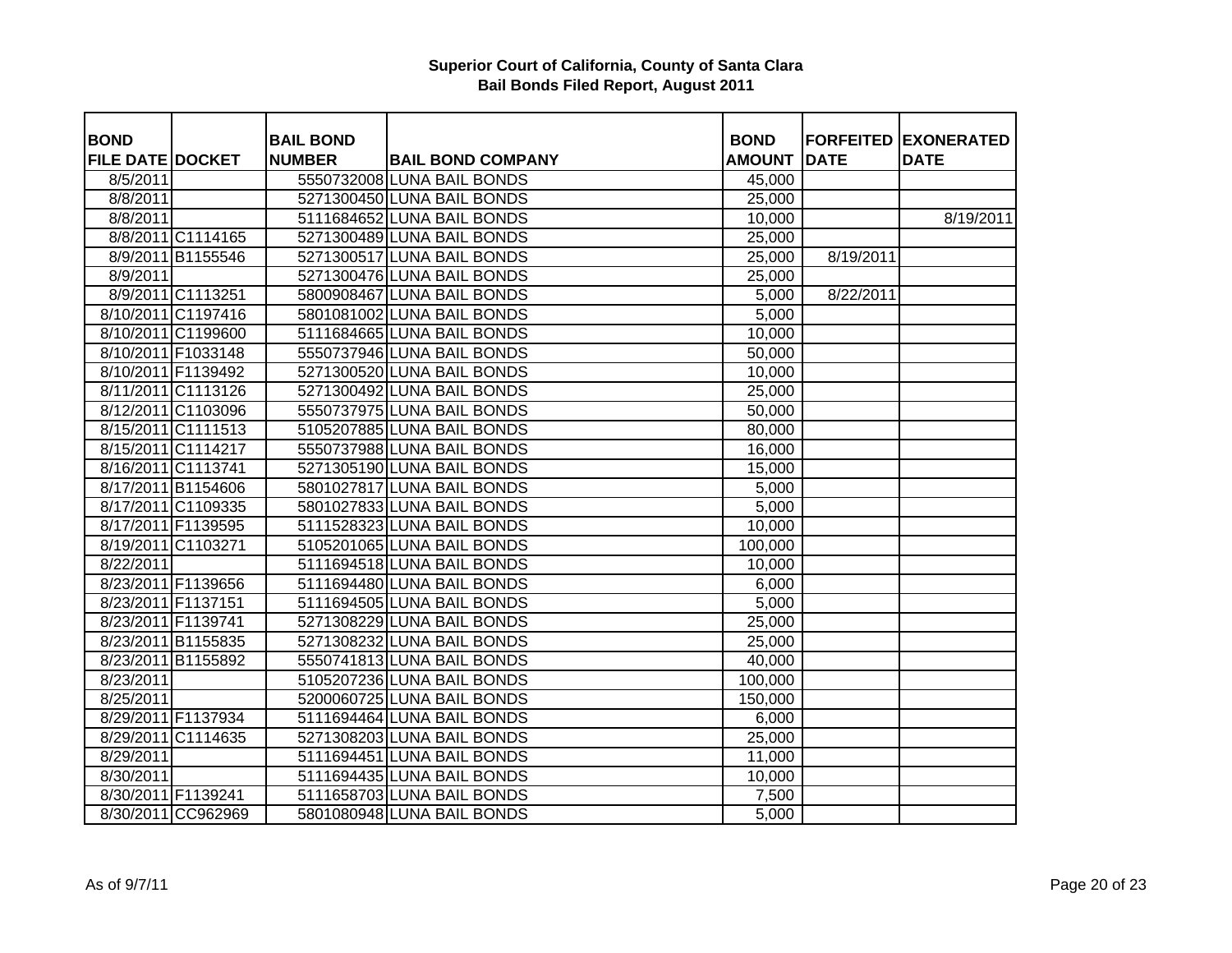| <b>BOND</b>             |                    | <b>BAIL BOND</b> |                                       | <b>BOND</b>   |             | <b>FORFEITED EXONERATED</b> |
|-------------------------|--------------------|------------------|---------------------------------------|---------------|-------------|-----------------------------|
| <b>FILE DATE DOCKET</b> |                    | <b>NUMBER</b>    | <b>BAIL BOND COMPANY</b>              | <b>AMOUNT</b> | <b>DATE</b> | <b>DATE</b>                 |
|                         | 8/31/2011 C1113546 |                  | 5801027820 LUNA BAIL BONDS            | 5,000         |             |                             |
| 8/23/2011               |                    | U2520342228      | <b>NOR CAL BAIL BONDS</b>             | 20,000        |             |                             |
| 8/25/2011               |                    | U2520342227      | <b>NOR CAL BAIL BONDS</b>             | 10,250        |             |                             |
| 8/31/2011               |                    | U2520352397      | <b>NOR CAL BAIL BONDS</b>             | 25,000        |             |                             |
|                         | 8/22/2011 B1051269 | S1001779157      | <b>OUT NOW BAIL BONDS</b>             | 8,000         |             |                             |
|                         | 8/22/2011 B1154524 | S0501753052      | <b>OUT NOW BAIL BONDS</b>             | 5,000         |             |                             |
|                         | 8/3/2011 C1082970  | 2011BB028267     | PACIFIC COAST BAIL BONDS              | 10,000        |             |                             |
|                         | 8/4/2011 C1112416  | 2011DD011397     | PACIFIC COAST BAIL BONDS              | 10,000        |             |                             |
|                         | 8/9/2011 B1155662  | 2011DD011394     | PACIFIC COAST BAIL BONDS              | 10,000        |             | 8/22/2011                   |
|                         | 8/9/2011 F1139631  | 2011CC019055     | PACIFIC COAST BAIL BONDS              | 12,000        |             |                             |
|                         | 8/9/2011 F1139631  | 2011CC019054     | <b>PACIFIC COAST BAIL BONDS</b>       | 25,000        |             |                             |
|                         | 8/9/2011 F1139631  | 2011DD011268     | <b>PACIFIC COAST BAIL BONDS</b>       | 20,000        |             |                             |
|                         | 8/10/2011 C1113421 | 2011DD010817     | <b>PACIFIC COAST BAIL BONDS</b>       | 10,000        | 8/30/2011   |                             |
| 8/11/2011               |                    | 2011CC020382     | PACIFIC COAST BAIL BONDS              | 10,000        |             | 8/23/2011                   |
|                         | 8/12/2011 F1139296 | 2011EE005883     | PACIFIC COAST BAIL BONDS              | 75,000        | 8/19/2011   |                             |
|                         | 8/15/2011 CC584838 | 2011CC020385     | <b>PACIFIC COAST BAIL BONDS</b>       | 25,000        |             |                             |
|                         | 8/15/2011 C1113823 | 2011CC020386     | <b>PACIFIC COAST BAIL BONDS</b>       | 25,000        |             |                             |
|                         | 8/15/2011 F1139718 | 2011BB030449     | PACIFIC COAST BAIL BONDS              | 11,000        |             |                             |
| 8/15/2011               |                    | 2011BB030447     | PACIFIC COAST BAIL BONDS              | 10,000        |             |                             |
| 8/16/2011               |                    | 2011BB030448     | PACIFIC COAST BAIL BONDS              | 10,000        |             |                             |
|                         | 8/16/2011 C1113594 | 2011AA087702     | PACIFIC COAST BAIL BONDS              | 5,000         |             |                             |
|                         | 8/23/2011 F1139616 | 2011DD011861     | <b>PACIFIC COAST BAIL BONDS</b>       | 50,000        | 9/2/2011    |                             |
|                         | 8/24/2011 C1110032 | 2011AA087698     | <b>PACIFIC COAST BAIL BONDS</b>       | 5,000         |             |                             |
|                         | 8/29/2011 B1155578 |                  | 2011DD011860 PACIFIC COAST BAIL BONDS | 5,000         |             |                             |
| 8/29/2011 F1139761      |                    |                  | 2011CC020388 PACIFIC COAST BAIL BONDS | 10,000        |             |                             |
|                         | 8/31/2011 C1114642 | 2011BB027505     | <b>PACIFIC COAST BAIL BONDS</b>       | 10,000        |             |                             |
| 8/2/2011                |                    |                  | 2011DD011094 RAMIREZ BAIL BONDS       | 10,000        |             |                             |
|                         | 8/23/2011 F1137488 | 2011BB029642     | <b>RAMIREZ BAIL BONDS</b>             | 6,000         |             |                             |
|                         | 8/16/2011 BB411357 |                  | 5271298207 REASONABLE BAIL BONDS      | 20,000        |             | 8/18/2011                   |
|                         | 8/16/2011 CC500825 |                  | 5550736697 REASONABLE BAIL BONDS      | 20,000        |             | 8/18/2011                   |
|                         | 8/25/2011 B1155883 |                  | 5111681680 REASONABLE BAIL BONDS      | 10,750        |             |                             |
|                         | 8/2/2011 F1139261  | IS50K66752       | <b>REIDY BAIL BONDS</b>               | 50,000        |             |                             |
| 8/30/2011               |                    | IS50K67475       | <b>REIDY BAIL BONDS</b>               | 10,000        |             |                             |
| 8/19/2011               |                    |                  | 5801064968 SHARK CITY BAIL BONDS      | 5,000         |             |                             |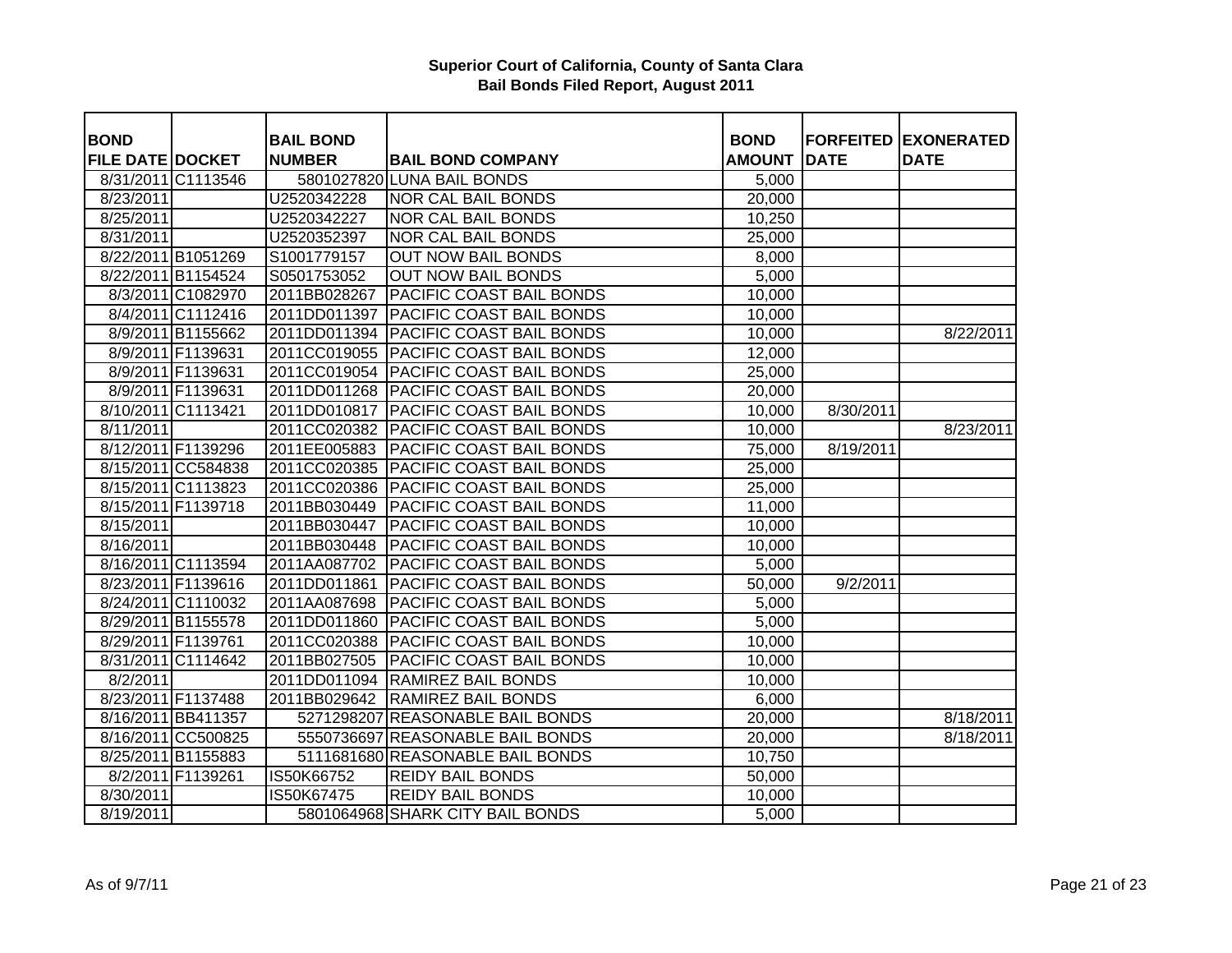| <b>BOND</b>             |                    | <b>BAIL BOND</b> |                                  | <b>BOND</b>   |             | <b>FORFEITED EXONERATED</b> |
|-------------------------|--------------------|------------------|----------------------------------|---------------|-------------|-----------------------------|
| <b>FILE DATE DOCKET</b> |                    | <b>NUMBER</b>    | <b>BAIL BOND COMPANY</b>         | <b>AMOUNT</b> | <b>DATE</b> | <b>DATE</b>                 |
| 8/22/2011               |                    |                  | 5200051910 SHARK CITY BAIL BONDS | 10,250        |             |                             |
|                         | 8/25/2011 C1199313 |                  | 5200051907 SHARK CITY BAIL BONDS | 10,000        |             |                             |
|                         | 8/1/2011 FF931227  | 2011BB028181     | <b>TAPOUT BAIL BONDS</b>         | 10,000        |             | 8/18/2011                   |
| 8/1/2011                |                    | 2011DD009672     | <b>TAPOUT BAIL BONDS</b>         | 11,250        |             | 8/29/2011                   |
|                         | 8/8/2011 C1083116  | 2011BB021349     | <b>TAPOUT BAIL BONDS</b>         | 5,000         |             |                             |
|                         | 8/8/2011 C1112470  | 2011DD011276     | <b>TAPOUT BAIL BONDS</b>         | 50,000        |             |                             |
|                         | 8/8/2011 C1091890  | 2011BB028182     | <b>TAPOUT BAIL BONDS</b>         | 10,000        |             |                             |
|                         | 8/9/2011 B1155498  | 2011CC019012     | <b>TAPOUT BAIL BONDS</b>         | 10,000        |             |                             |
| 8/9/2011                |                    | 2011BB030420     | <b>TAPOUT BAIL BONDS</b>         | 5,000         |             |                             |
|                         | 8/17/2011 B1155710 | 2011CC020357     | <b>TAPOUT BAIL BONDS</b>         | 30,000        |             |                             |
|                         | 8/29/2011 C1113090 | 2011BB028184     | <b>TAPOUT BAIL BONDS</b>         | 10,000        |             |                             |
| 8/29/2011               |                    | 2011CC019013     | <b>TAPOUT BAIL BONDS</b>         | 30,000        |             |                             |
| 8/30/2011               |                    | 2011BB028183     | <b>TAPOUT BAIL BONDS</b>         | 10,000        |             |                             |
| 8/4/2011                |                    | AS30K50811       | THANG VO BAIL BONDS              | 15,000        |             | 8/17/2011                   |
|                         | 8/8/2011 C1113191  | AS50K32898       | THANG VO BAIL BONDS              | 25,000        |             |                             |
| 8/12/2011               |                    | AS100K13979      | THANG VO BAIL BONDS              | 25,000        |             |                             |
|                         | 8/17/2011 F1138252 | S1001695513      | THELMA P. GUERRA BAIL BONDS      | 6,000         |             |                             |
| 8/15/2011               |                    | AS15349398       | <b>TOLER BAIL BONDS</b>          | 10,000        |             |                             |
|                         | 8/15/2011 C1076407 | AS5785201        | <b>TOLER BAIL BONDS</b>          | 5,000         |             |                             |
|                         | 8/15/2011 C1101554 | AS5785202        | <b>TOLER BAIL BONDS</b>          | 5,000         |             |                             |
|                         | 8/1/2011 C1106544  | 2011AA053614     | <b>VU BAIL BONDS</b>             | 5,000         |             |                             |
|                         | 8/1/2011 C1114171  | 2011BB009595     | <b>VU BAIL BONDS</b>             | 10,000        |             |                             |
| 8/1/2011                |                    | 2011DD005088     | <b>VU BAIL BONDS</b>             | 10,000        |             | 8/25/2011                   |
| 8/4/2011                |                    | A152175164       | <b>VU BAIL BONDS</b>             | 15,000        |             | 8/30/2011                   |
|                         | 8/5/2011 C1114207  | AUL2079114       | <b>VU BAIL BONDS</b>             | 45,000        |             |                             |
| 8/5/2011                |                    | AUL2079878       | <b>VU BAIL BONDS</b>             | 50,000        |             | 9/1/2011                    |
|                         | 8/5/2011 C1114207  | AUL2079879       | <b>VU BAIL BONDS</b>             | 65,000        |             |                             |
|                         | 8/8/2011 CC939121  | A72247946        | <b>VU BAIL BONDS</b>             | 2,000         |             |                             |
|                         | 8/8/2011 C1114292  | A302124462       | <b>VU BAIL BONDS</b>             | 16,000        |             |                             |
|                         | 8/8/2011 C1112724  | A302124470       | <b>VU BAIL BONDS</b>             | 10,000        |             |                             |
| 8/8/2011                |                    | A302124471       | <b>VU BAIL BONDS</b>             | 25,000        |             |                             |
|                         | 8/10/2011 C1110700 | A302124472       | <b>VU BAIL BONDS</b>             | 15,000        |             |                             |
| 8/10/2011               |                    | AUL2079436       | <b>VU BAIL BONDS</b>             | 45,500        |             |                             |
|                         | 8/11/2011 C1114564 | A302124473       | <b>VU BAIL BONDS</b>             | 10,000        |             |                             |